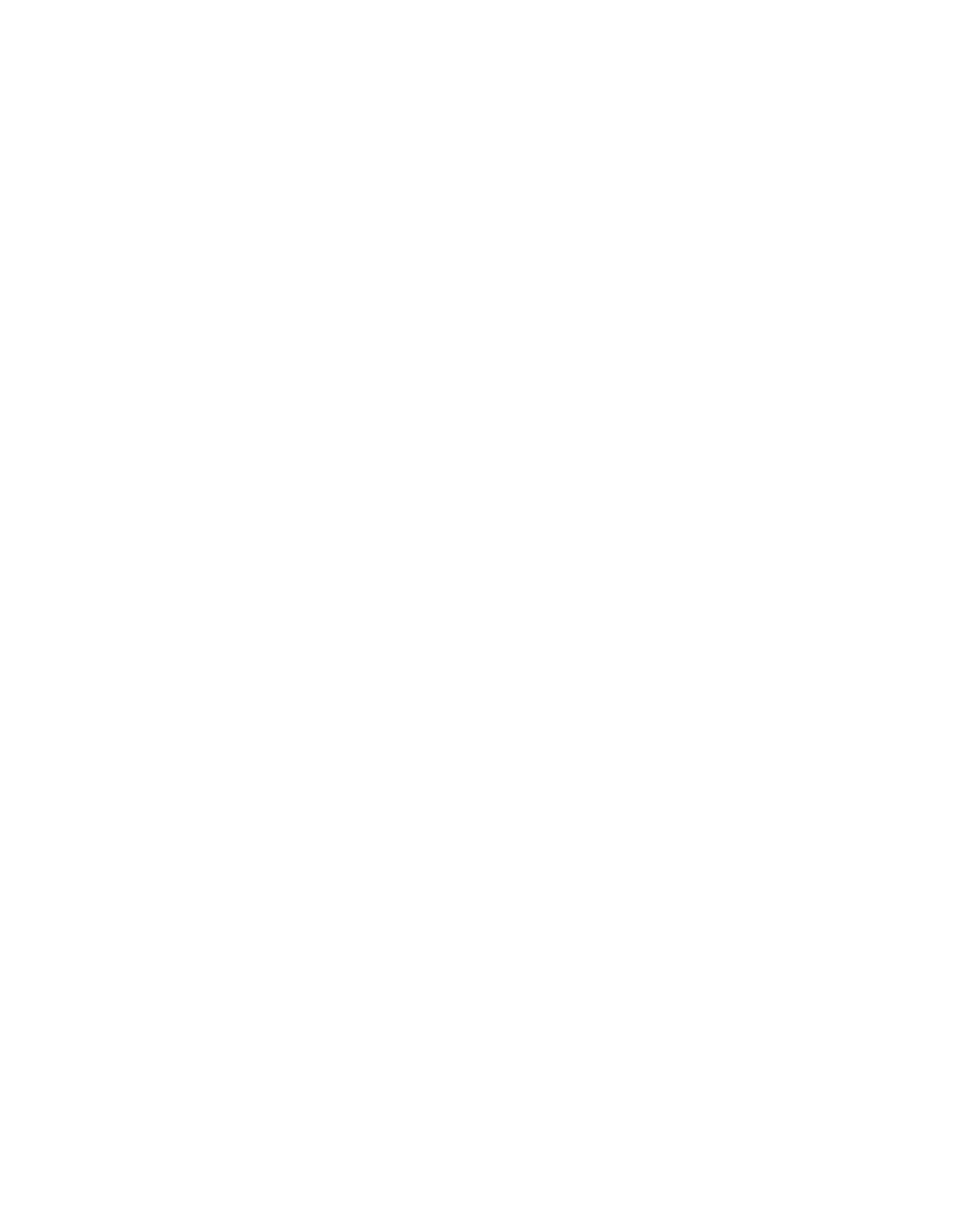

## On Generating Functionsof Generating Trees

Cyril Banderier, Mireille Bousquet-Melou, Alain Denise, Philippe Fla jolet, Daniele Gardy, Dominique Gouyou-Beauchamps

> $Thene 2 — Genie logiciel$ et calcul symbolique Pro jet Algo

Rapport de recherche n° 3661 — Avril 1999 — 15 pages

Abstract: Generating trees describe conveniently certain families of combinatorial ob jects: each node of the tree corresponds to an ob ject, and the branch leading to the node encodes the choices made in the construction of the object. Generating trees lead to a fast computation of enumeration sequences (sometimes, to explicit formulae as well) while providing efficient random generation algorithms. In this paper, we investigate the relationship between structural properties of the rules defining such trees and the rationality, algebraicity, or transcendence of the corresponding generating functions.

(Paper to appear in the Proceedings of the Conference Formal Power Series and Algebraic Combinatorics (FPSAC'99), Barcelona, June 1999.)

Key-words: Random generation, generating tree, generating functions, combinatorial enumeration.

(Resume : tsvp)

Unite de recherche INRIA Rocquencourt Domaine de Voluceau, Rocquencourt, BP 105, 78153 LE CHESNAY Cedex (France) Téléphone : (33) 01 39 63 55 11 - Télécopie : (33) 01 39 63 53 30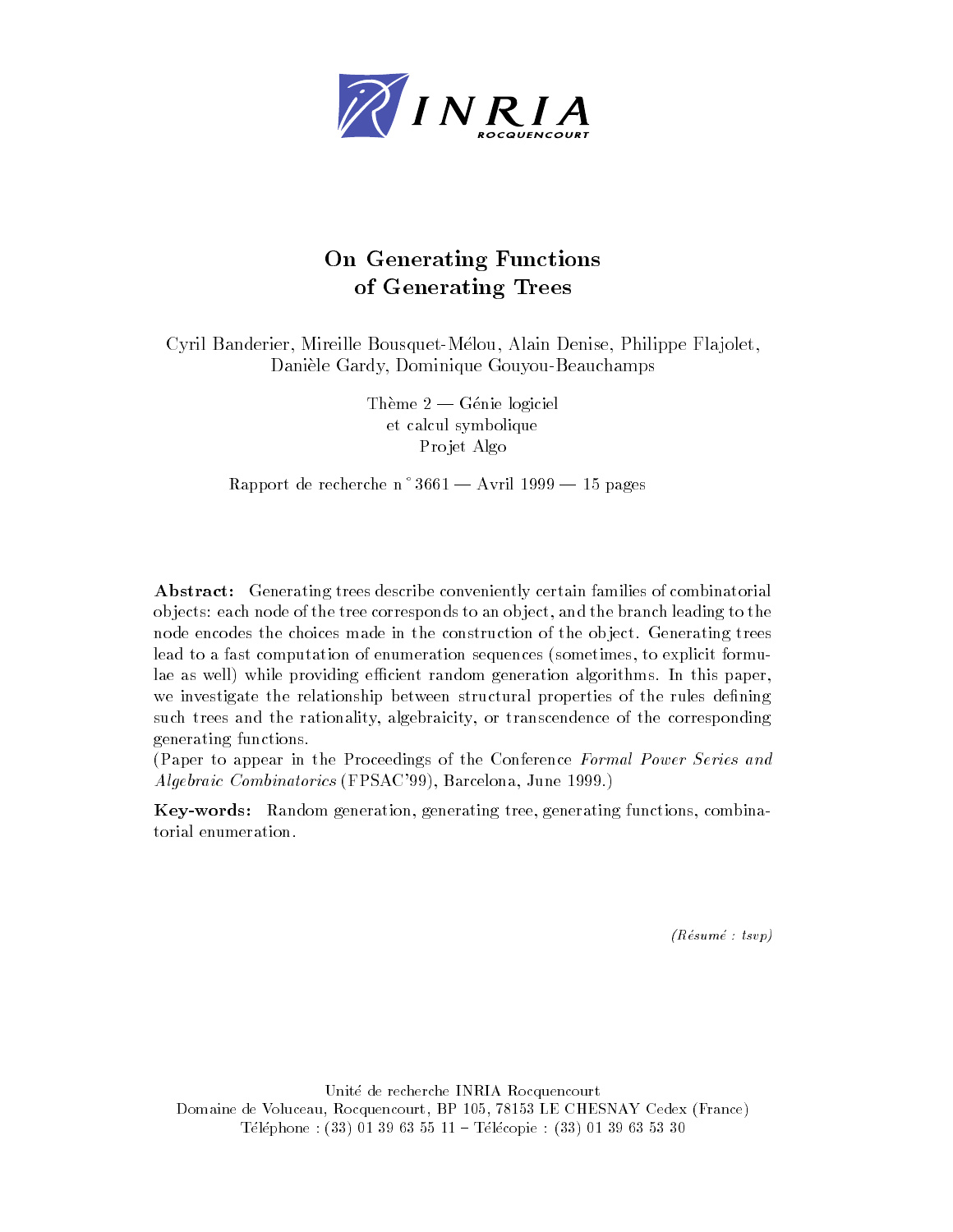### Séries génératrices d'arbres de génération

Résumé : Certaines méthodes d'énumération d'objets combinatoires utilisent des arbres infinis, ou arbres de génération, qui résument dans leurs branches et leurs noeuds les choix faits lors de la génération des objets. Les arbres de génération conduisent a des algorithmes de calcul des suites de denombrement ainsi que de génération aléatoire qui sont rapides. Nous étudions les liens entre les propriétés structurelles de tels arbres, ou plutôt des systèmes de règles associés, et la nature (rationnelle, algebrique ou transcendante) de la serie generatrice qui leur correspond ; cette série énumère les nœuds de niveau donné de l'arbre, *i.e.*, les objets de taille donnée.

Mots-clé : Génération aléatoire, arbre de génération, série génératrice, enumeration combinatoire.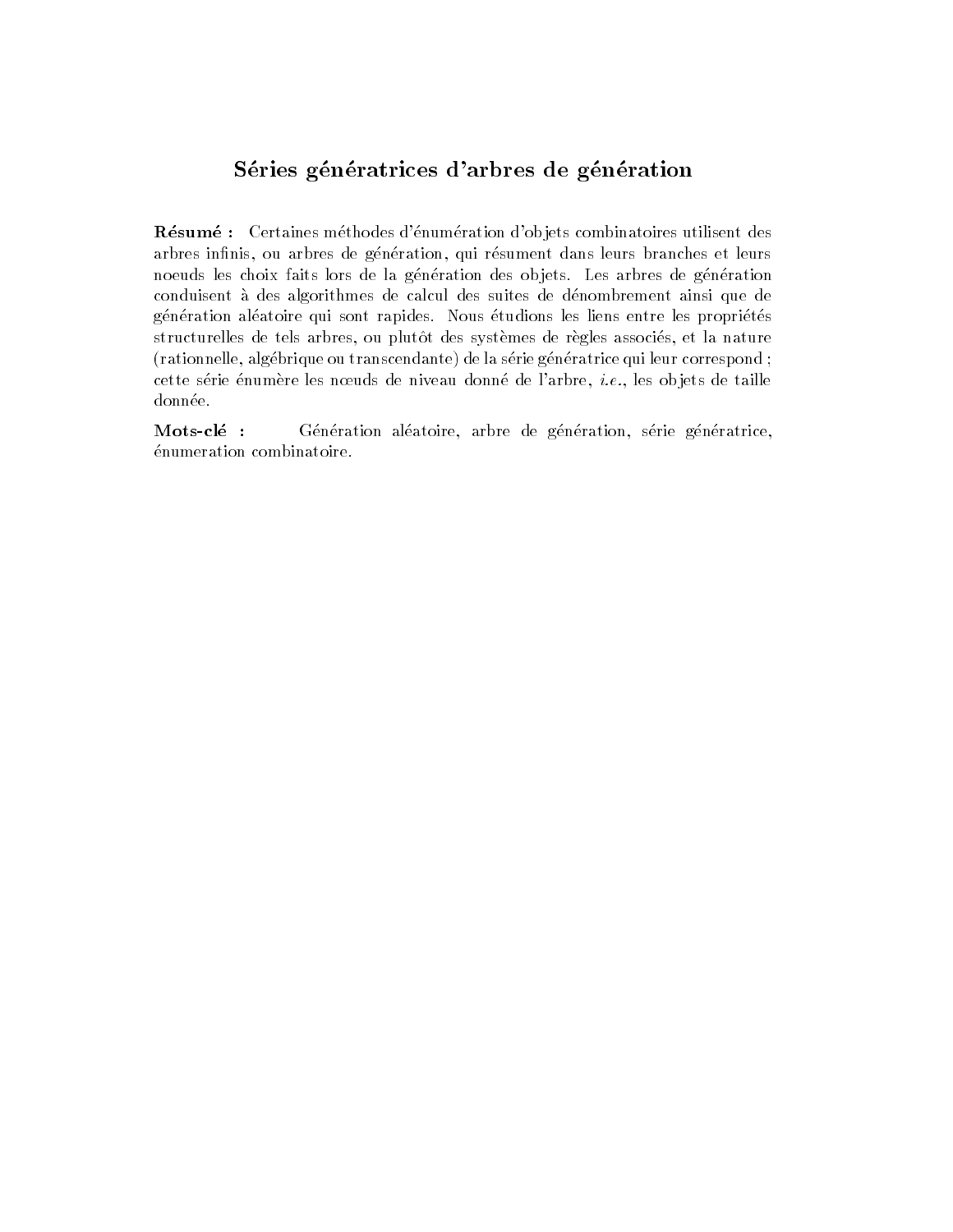## On Generating Functionsof Generating Trees

Cyril Banderier (INRIA) Mireille Bousquet-Melou (LaBRI) Alain Denise (LRI) Philippe Fla jolet (INRIA) Daniele Gardy (PRISM) Dominique Gouyou-Beauchamps (LRI)

### Abstract

Generating trees describe conveniently certain families of combinatorial objects: each node of the tree corresponds to an object, and the branch leading to the node encodes the choices made in the construction of the object. Generating trees lead to a fast computation of enumeration sequences (sometimes, to explicit formulae as well) while providing efficient random generation algorithms. In this paper, we investigate the relationship between structural properties of the rules defining such trees and the rationality, algebraicity, or transcendence of the corresponding generating functions.

### Résumé

Certaines méthodes d'énumération d'objets combinatoires utilisent des arbres infinis, ou arbres de génération, qui résument dans leurs branches et leurs noeuds les choix faits lors de la génération des objets. Les arbres de génération conduisent à des algorithmes de calcul des suites de dénombrement ainsi que de génération aléatoire qui sont rapides. Nous étudions les liens entre les propriétés structurelles de tels arbres, ou plutôt des systèmes de règles associés, et la nature (rationnelle, algébrique ou transcendante) de la série génératrice qui leur correspond; cette série énumère les nœuds de niveau donné de l'arbre, *i.e.*, les objets de taille donnée.

#### 1Introduction

Only the simplest combinatorial structures  $-$  like binary strings, permutations, or *pure* involutions (*i.e.*, involutions with no fixed point) — admit product decompositions. In that case, the set  $\Omega_n$  of objects of size n is isomorphic to a product set:  $\Omega_n \cong [1, e_1] \times [1, e_2] \times \cdots \times [1, e_n]$ . Two properties result from such a strong decomposability property: (i) enumeration is easy, since the cardinality of  $u_n$  is  $e_1e_2\cdots e_n$ , (*u*) random generation is emclent since it reduces to a sequence of random independent draws from intervals. In that case, a simple infinite tree, called the *uniform generating tree* is determined by the  $e_i$ : the root has degree  $e_1$ , each of its  $e_1$  descendents has degree  $e_2$ , and so on. This tree describes the sequence of all possible choices and the objects of size n are then in natural correspondence with the branches of length  $n$ , or equivalently with the nodes of generation  $n$  in the tree. The generating tree is thus fully described by its root degree  $(e_1)$  and by rewriting rules, here of the special form,

$$
(e_j) \rightsquigarrow (e_{j+1}) (e_{j+1}) \cdots (e_{j+1}) \equiv (e_{j+1})^{e_j},
$$

where the power notation is used to express repetitions. For instance binary strings, permutations, or pure involutions are determined by

$$
\begin{array}{ll} \mathcal{S} : & [(2), (2) \rightsquigarrow (2) (2)] \\ \mathcal{P} : & [(1), \{ (j) \rightsquigarrow (j+1)^j \}_{j \geq 1}] \\ \mathcal{I} : & [(1), \{ (2j-1) \rightsquigarrow (2j+1)^{2j-1} \}_{j \geq 1}]. \end{array}
$$

E-mails: Cyril.Banderier@inria.fr, bousquet@labri.u-bordeaux.fr, Alain.Denise@lri.fr, Philippe.Flajolet@inria.fr, Daniele.Gardy@prism.uvsq.fr, dgb@lri.fr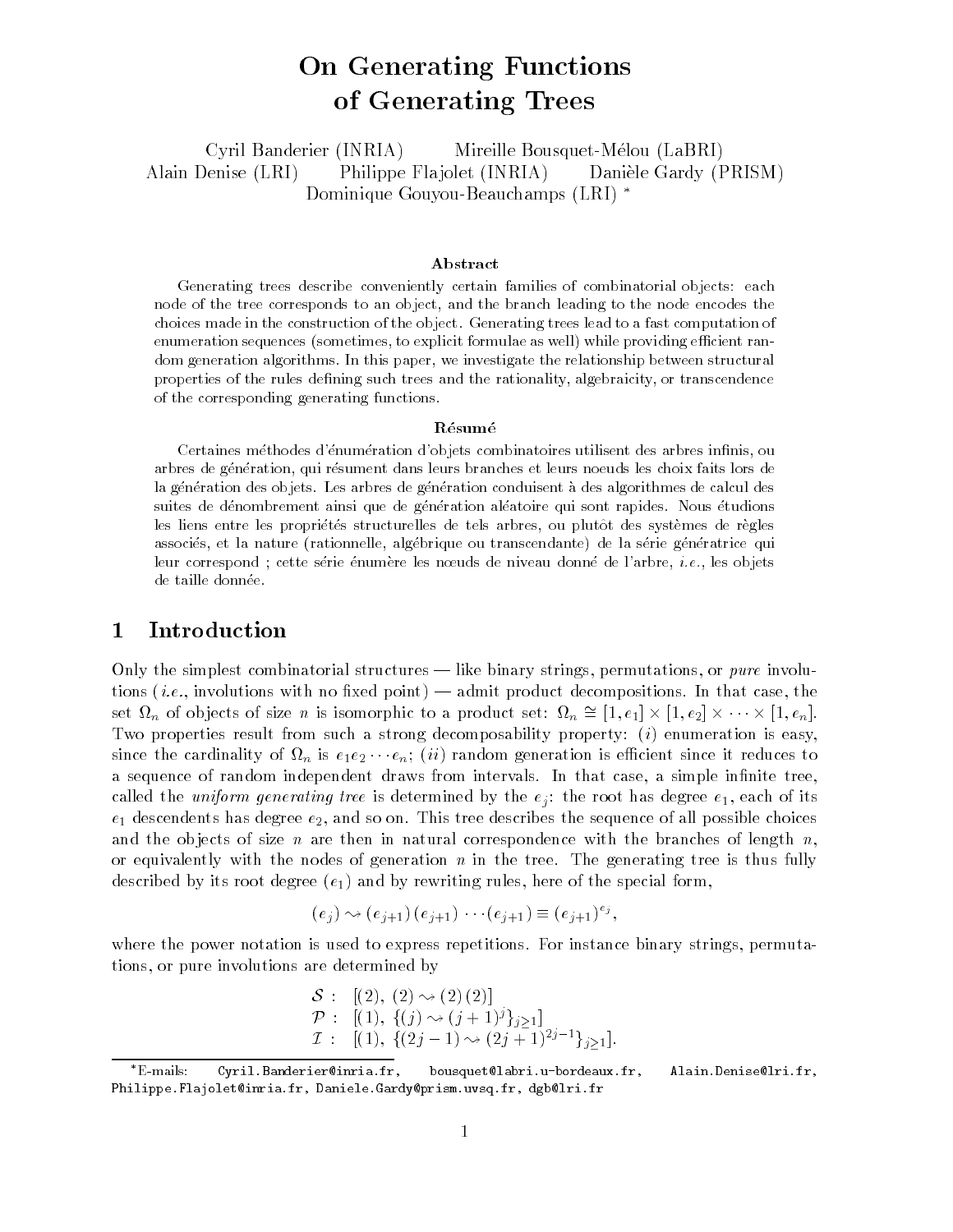A powerful generalization of this idea consists in considering unconstrained *qenerating trees* where any set of rules

$$
\Sigma = [(s_1), \ \{(k) \rightsquigarrow (e_{1,k})(e_{2,k}) \ \cdots \ (e_{k,k})\}] \tag{1}
$$

is allowed. Here, the *axiom*  $(s_1)$  specifies the degree of the root, while the *productions* list the degrees of the k descendents of a node labelled  $k$ . Obviously, much more leeway is available and there is hope to describe a much wider class of structures than those corresponding to product forms and uniform generating trees.

The idea of generating trees that we have just described has surfaced occasionally in the literature. West introduced it in the context of enumeration of permutations with forbidden subsequences [18, 19]; this idea has been further exploited in closely related problems [3, 4, 9, 10]. A ma jor contribution in this area is due to Barcucci, Del Lungo, Pergola, and Pinzani [2, 5] who systematized the method under the name of ECO-systems (ECO stands for "Enumerating") Combinatorial Objects"), while showing that a fairly large number of classical combinatorial structures are amenable to such descriptions by generating trees.

A form equivalent to generating trees is well worth noting at this stage. Consider the set of walks on the integer half-line that start at point  $(s_1)$  and such that the only allowable transitions are those specified by  $\Sigma$ . Then, clearly, the set of such walks of length n is in bijective correspondence with branches of the tree. Thus, the model of generating trees is equivalent to walks of the form (1). The walks are only constrained by the consistency requirement of trees, namely, that the number of outgoing edges from point k on the half-line has to be exactly k. Such an alternative presentation in terms of walks implies that ob jects that admit generating trees can be enumerated in cubic time, given the rules in tabular form, and provided the  $e_{i,k}$  are bounded linearly in k. (See below for details.)

 $E_{\rm 1.11111111111}$  123-avoiding permutations. The method of tocal expansion somethings gives good results in the enumeration of permutations avoiding specied patterns. Consider for example the set  $\mathfrak{S}_n(123)$  of permutations of length n that avoid the pattern 123: there exist no integers  $i < j < k$ such that  $\sigma(i) < \sigma(j) < \sigma(k)$ . For instance,  $\sigma = 4213$  belongs to  $\mathfrak{S}_4(123)$  but  $\sigma = 1324$  does not, as  $\sigma(1) < \sigma(3) < \sigma(4)$ .

Observe that if  $\tau \in \mathfrak{S}_{n+1}(123)$ , then the permutation  $\sigma$  obtained by erasing the entry  $n+1$  from  $\tau$ belongs to  $\mathfrak{S}_n(123)$ . Conversely, for every  $\sigma \in \mathfrak{S}_n(123)$ , insert the value  $n+1$  in each possible place (this is the local expansion). For example, the permutation  $\sigma = 213$  gives 4213, 2413 and 2143, by insertion of 4 in first, second and third place respectively. The permutation 2134, resulting of the insertion of 4 in the last place, does not belong to  $\mathfrak{S}_4(123)$ . This process can be described by a generating tree whose nodes are the permutations avoiding 123: the root is 1, and the children of any node  $\sigma$  are the permutations derived as above. Figure  $1(a)$  presents the first four levels of this tree.

proved that the k children of any node labelled k are labelled respectively  $k+1, 2, 3, \ldots, k$ . Thus the  $\alpha$  and a be denoted by the value of the value of the value of the succession rule of the succession rule of the succession rule of the succession rule of the succession rule of the succession rule of the succession rule just defined. This can be written (after re-ordering the labels) as

$$
[(2), \ \{(k) \rightsquigarrow (2)(3) \dots (k-1)(k)(k+1)\}_{k>2}]. \tag{2}
$$

The equivalence with paths then implies that 123-avoiding permutations are equinons are equinons are equinons are equinons are equinons are equinons are equinons are equinons are equinons are equinons are equinons are equ with returns" on the half-line, themselves isomorphic to Lukasiewicz codes of general trees. Thus, 123 avoiding permutations are counted by Catalan numbers. <sup>2</sup>  $\Box$ 

The main question addressed in this paper is the relationship between structural properties of the rules defining generating trees on the one hand, and properties of generating functions on the other hand. Since generating trees are associated with fast random generation algorithms and with enumeration sequences of relatively low computational complexity, there is an obvious interest in delineating as precisely as possible which combinatorial classes admit a generating tree specification. Generating functions that condense structural information in a simple analytic entity are prime candidates to be examined.

In the course of their investigations, Pinzani and his coauthors made a number of observations that were presented to us as conjectures in March 1998. This paper is devoted to bringing complete proofs of several of Pinzani's conjectures. Our main results are as follows.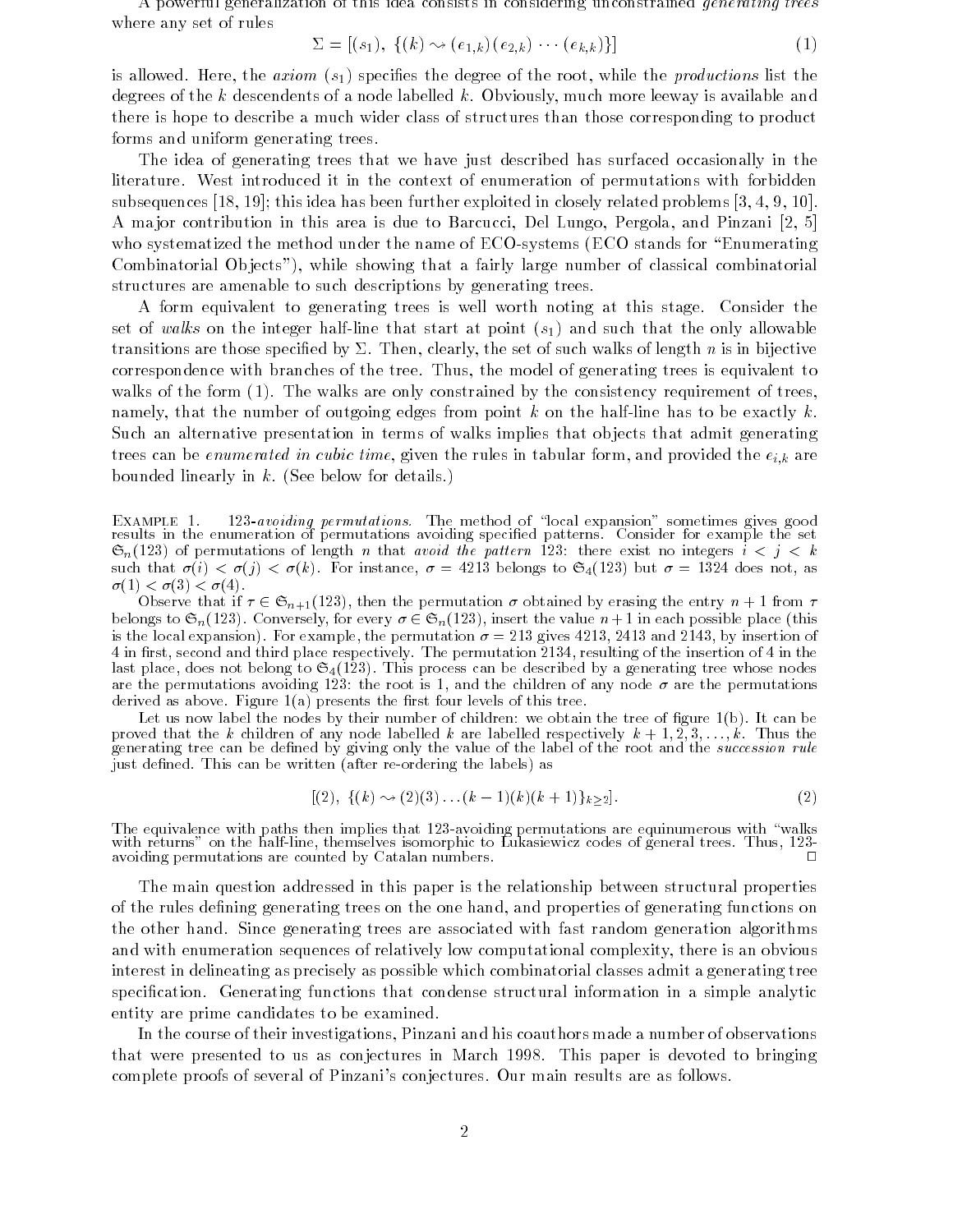

Figure 1: The generating tree of 123-avoiding permutations. (a) nodes labelled by the permutations. (b) nodes labelled by the numbers of children.

- $-$  Rational systems. Systems satisfying strong regularity conditions lead to rational generating functions (Section 2). This covers systems that have a finite number of allowed degrees, as well as systems like  $(a)$ ,  $(b)$ ,  $(c)$ , and  $(d)$  in Example 2 below where the labels are constant except for a fixed number of labels that depend linearly and "uniformly" on k.
- $-$  Algebraic systems. Systems of a "factorial" form, i.e., where a finite modification of the set  $\{1,\ldots,k\}$  is reachable from k, lead to algebraic generating functions (Section 3). This includes in particular cases  $(f)$  and  $(g)$  in Example 2.
- Transcendental systems. One possible reason for a system to give a transcendental series is the fact that its coefficients grow too fast, so that its radius of convergence is zero. Transcendental generating functions are also associated with systems that are too "irregular" (Section 4). Instances are cases  $(e)$  and  $(h)$  of Example 2.

Example 2. Particular generating tree systems. Here is a list of examples recurring throughout this paper.

(a):  $[(3), {(k) \rightarrow (3)^{k-3}(k+1)(k+2)(k+9)}]$  $(k+1)(k+2)(k+9)$ ]  $(b): [(3), {(k) \sim (3)^{k-1}(3k+6)}]$ (c):  $[(2), {(k) \sim (2)^{k-2}(2 + (k \mod 2))(k+1)}]$  $(2 + (k \mod 2))(k + 1)$   $\}$   $(d)$  :  $[(2), {(k) \rightsquigarrow (2)^{k-2}(3 - (k \mod 2))(k+1)}]$  $(e) \colon [(3), \{(k) \rightsquigarrow (2)^{k-2}(3 - \lfloor \exists p : k = 2^p])(k+1)\}] \quad (f) \colon [(2), \{(k) \rightsquigarrow (2)(3) \dots (k-1)(k)(k+1)\}]$  $(g): [(1), {(k) \rightsquigarrow (1)(2)...(k-1)(k+1)}]$   $(h): [(2), {(k) \rightsquigarrow (2)(3)(k+2)^{k-2}}]$ 

(In  $(e)$ , we make use of Iverson's brackets: [P] equals 1 if P is true, 0 otherwise.)

Notations. From now on, we adopt functional notations for rewriting rules: systems will be of the form

$$
[(s_1), \quad \{(k) \rightsquigarrow (e_1(k)) (e_2(k)) \dots (e_k(k))\}]
$$

where  $s_1$  is a constant and each  $e_i$  is a function of k. Moreover, we assume that all the values appearing in the generating tree are positive.

In the generating tree, let  $f_n$  be the number of nodes at level n and  $s_n$  the sum of the labels of these nodes. (By convention, the root is at level 0, so that  $f_0 = 1$ .) In terms of walks,  $f_n$  is the number of walks of length  $n$ . The generating function associated to the system is

$$
F(z) = \sum_{n \ge 0} f_n z^n.
$$

Remark that  $s_n = f_{n+1}$ , and the  $f_n$ 's are nondecreasing.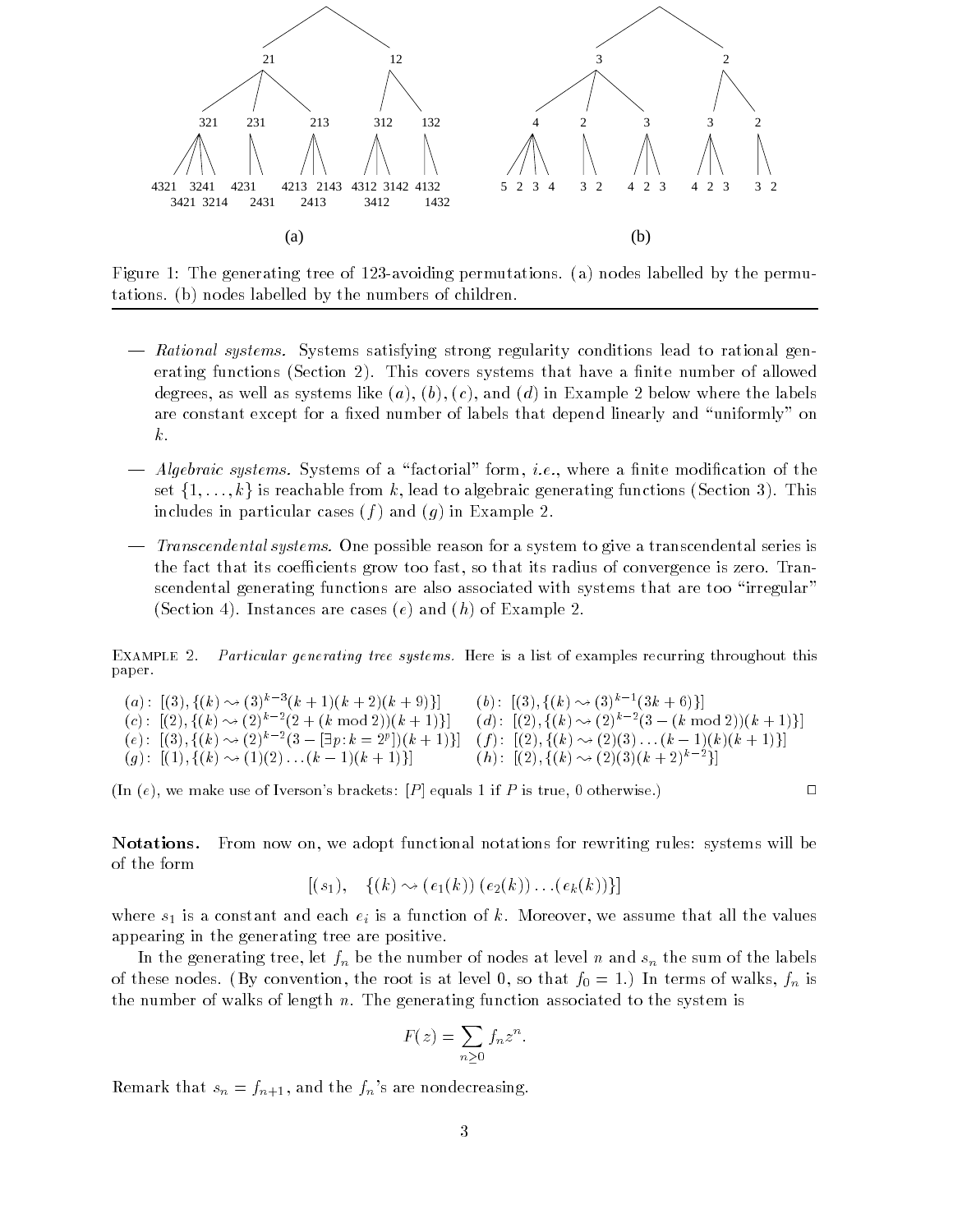Now let  $f_{n,k}$  be the number of nodes at level  $n$  having label  $\kappa$  (or the number of walks of length  $n$  ending at position  $k$ ). The following generating functions will be also of interest:

$$
F(z, u) = \sum_{n,k \ge 0} f_{n,k} z^n u^k \quad \text{and} \quad F_k(z) = \sum_{n \ge 0} f_{n,k} z^n.
$$

We have  $F(z) = F(z,1)$  and  $F(z) = \sum_{k>1} F_k(z)$ . Furthermore, the  $F_k$ 's satisfy the relation

$$
F_k(z) = [k = s_1] + z \sum_{i \ge 1} \pi_{i,k} F_i(z), \tag{3}
$$

where  $\pi_{i,k} = |\{j \leq i : e_j(i) = k\}|$  denotes the number of one-step transitions from i to k. This is equivalent to the following recurrence for the quantities  $f_{n,k}$ ,

$$
f_{0,s_1} = 1 \qquad \text{and} \quad f_{n+1,k} = \sum_{i \ge 1} \pi_{i,k} f_{n,i}, \tag{4}
$$

that results from tracing all the paths that lead to k in  $n + 1$  steps.

Counting and random generation. The recurrence (4) gives rise to an algorithm that determines the successive values of the array  $f_{n,k}$  by "forward propagation": For each  $n, i$ , propagate the contribution  $f_{n,i}$  to  $f_{n+1,k}$  whenever  $e_i(i) = k$ . Consider for this discussion "linearly bounded systems" where the states reachable in  $m$  steps have an index (a label) dominated by a linear function of m. (Systems where forward jumps are bounded by an absolute constant are for instance of this type.) Clearly, the forward propagation algorithm provides a counting algorithm of arithmetic complexity that is at most cubic. In that case, random generation can also be achieved in polynomial time, as we now show.

Let  $g_{k,n}$  be the number of walks of length  $n$  that start from state  $k$  taken as axiom. The  $g_{k,n}$ are then determined by a "backward" recurrence,  $g_{k,n} = \sum_j g_{e_j(k),n},$  that traces all the possible continuations of a path given its initial step. Obviously,  $f_n = g_{s_1,n}$ , with  $s_1$  the axiom. The  $g_{k,n}$  form an array that is dual to the  $f_{n,k}$  and, for a linearly bounded system, they can be determined in time  $O(n_+),$  like before. Random generation is then achieved as follows: In order to generate an object of size n starting from state k, pick up a transition j with probability  $g_{e_i(k),n-1}/g_{k,n}$ , and generate recursively an object of size  $n-1$  starting from state  $e_j(k)$ . The recursive procedure needs to set up the array  $q_{k,n}$ , which represents a preprocessing cost of  $O(n^3)$ time and  $O(n^2)$  storage. The cost of a single random generation is then  $O(n^2)$  if a sequential search is used over the  $O(n)$  possibilities of each of the n random drawings; the time complexity goes down to  $O(n \log n)$  if binary search is used, but at the expense of an increase in storage complexity of  $O(n^2)$  (arising from  $O(n^2)$  arrays of size  $O(n)$  that binary search requires).

#### 2The rational case

We give in this section four criteria implying that the generating function of a given ECO-system is rational. All the systems studied here have the following property: A bounded number of  $e_i$ 's grow at most linearly in  $k$ , and the others are bounded by a constant.

Among these systems, the simplest ones are those in which all the  $e_i$ 's are bounded.

**Proposition 1** If finitely many labels appear in the tree, then  $F(z)$  is rational.

**Sketch of Proof.** Only a finite number of  $F_k$ 's are nonzero, and they are defined by linear equations like Equation  $(3)$  above.  $\Box$ 

EXAMPLE 3. Fibonacci sequence. The system  $[(1), \{(k) \leadsto (k)^{k-1}((k \mod 2) + 1)\}]$ , which can be also written as  $[(1), \{(1) \rightarrow (2), (2) \rightarrow (1)(2)\}]$ , leads to  $F(z) = \frac{1}{1-z-z^2} = 1 + z + 2z^2 + 3z^3 + 5z^4 + \cdots$ , the well-known Fibonacci generating function.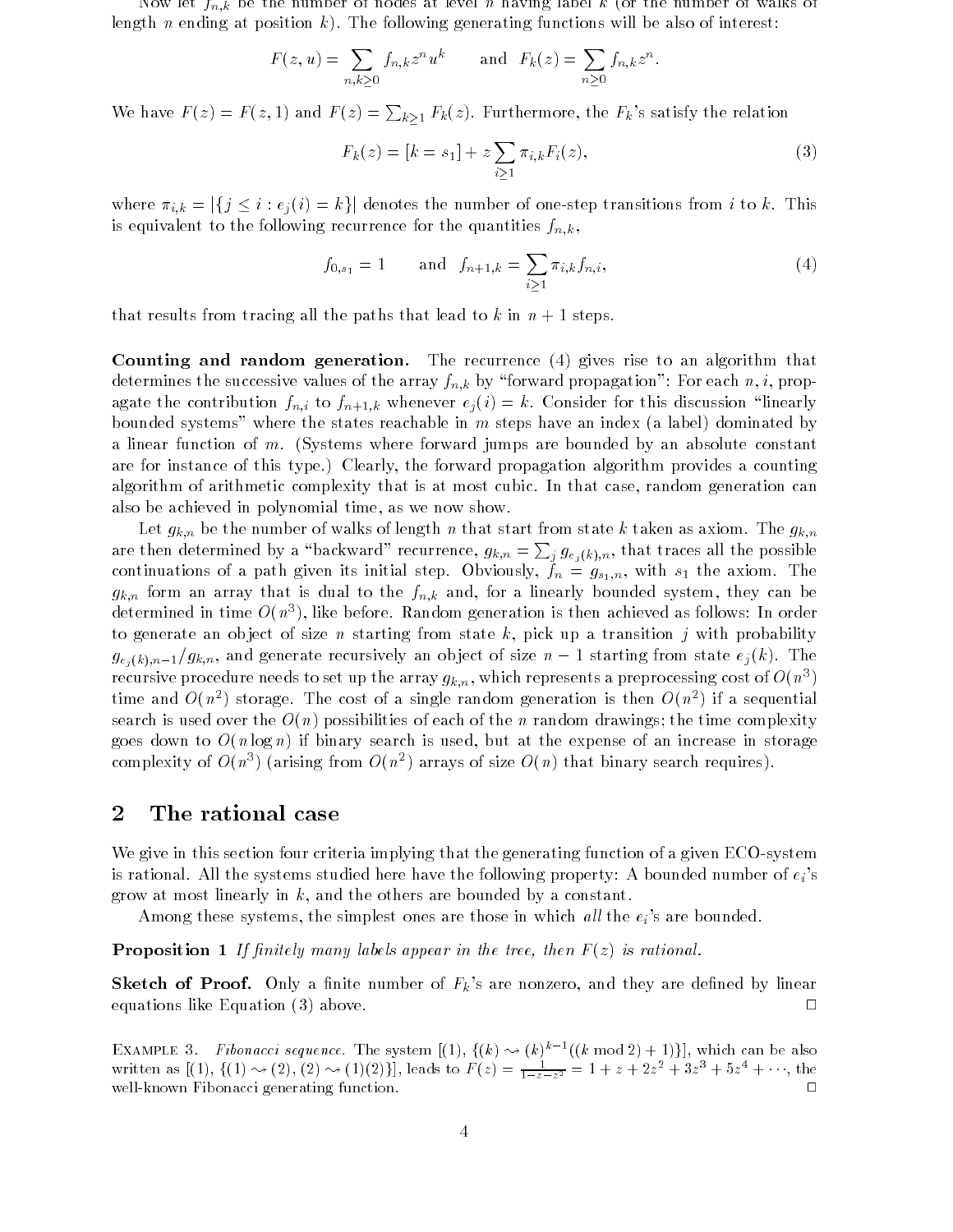None of the systems of Example 2 satisfy directly the assumptions of Proposition 1. However, the proposition that follows can be applied to systems  $(a)$  and  $(b)$ .

**Proposition 2** Let  $\sigma(k) = e_1(k) + e_2(k) + \cdots + e_k(k)$ . If  $\sigma$  is an affine function of k, say  $\sigma(k) = \alpha k + \beta$ , then the series  $F(z)$  is rational. More precisely:

$$
F(z) = \frac{1 + (s_1 - \alpha)z}{1 - \alpha z - \beta z^2}.
$$

**Proof.** Let  $n \geq 1$  and let  $k_1, k_2, \ldots k_{f_n}$  denote the labels of the  $f_n$  nodes at level n. Then

$$
f_{n+2} = s_{n+1} = (\alpha k_1 + \beta) + (\alpha k_2 + \beta) + \dots + (\alpha k_{fn} + \beta)
$$
  
=  $\alpha s_n + \beta f_n = \alpha f_{n+1} + \beta f_n.$ 

We know that  $f_0 = 1$ . The result follows.

EXAMPLE 4. Bisection of Fibonacci sequence. The system  $[(2), \{(k) \leadsto (2)^{k-1}(k+1)\}]$  gives  $F(z) =$  $\frac{1}{1-3z+z^2} = 1+2z+5z^2+\cdots$ , the generating function for every odd entry in the Fibonacci sequence. (Changing the axiom to (3) leads to the other half of the Fibonacci sequence.) Systems [(2), {(k)  $\rightsquigarrow$  $(1)^{k-1}(2k)$ ], as well as  $[(2), \{(k) \sim (2)^{k-2}(3-(k \mod 2))(k+(k \mod 2))\}]$  and  $[(2), \{(k) \sim (2)^{k-2}(3-(k-2))\}]$ [k is prime])(k + [k is prime])] lead to the same function  $F(z)$  since  $\sigma(k)=3k-1$  and  $s_1=2$  in all cases. However, the generating trees are different, as are the bivariate functions  $F(z, u)$ .

Proposition 2 can be slightly generalised. For example, let us consider a system having the following properties: (i) the system can be decomposed into two productions, one for even k and one for odd k, such that the corresponding functions  $\sigma_0$  and  $\sigma_1$  are affine and have the same leading coefficient  $\alpha$ , say  $\sigma_0(k) = \alpha k + \beta_0$  and  $\sigma_1(k) = \alpha k + \beta_1$ ; (*ii*) there exists a constant c such that exactly c odd labels occur in the right-hand side of each rule. An argument similar to the proof of Proposition 2 leads to the following result:

**Proposition 3** If a system satisfies properties  $(i)$  and  $(ii)$  above, then

$$
F(z) = \frac{1 + (s_1 - \alpha)z + (s_2 - \alpha s_1 - \beta_0)z^2}{1 - \alpha z - \beta_0 z^2 - c(\beta_1 - \beta_0)z^3}.
$$

For example, system  $(c)$  in Example 2 can be rewritten  $[(2),$   $\{(2k) \rightsquigarrow (2)^{2k-2}(2)(2k+1),$   $(2k+1)$  $(1) \rightsquigarrow (2)^{2k-1}(3)(2k+2)$ . It satisfies properties (*i*) and (*ii*) above with  $\alpha = 3$ ,  $\beta_0 = -1$ ,  $\beta_1 = 0$ and  $c = 1$ . Consequently, its generating function is  $F(z) = \frac{1}{1-3z+z^2-z^3}$ .

System  $(d)$ , although very close to  $(c)$ , does not satisfy property  $(ii)$  above, so that Proposition 3 does not apply. We then consider systems of the form

$$
[(s_1), \{(k) \rightsquigarrow (c_1(k))(c_2(k)) \dots (c_{k-K}(k))(k+a_1)^{\lambda_1}(k+a_2)^{\lambda_2} \dots (k+a_m)^{\lambda_m}\}] \tag{5}
$$

where  $0 < a_1 < a_2 < \cdots < a_m$  and the  $c_i(k)$  are uniformly bounded by a constant  $C \geq s_1$ .

**Proposition 4** Consider the system (5), and let  $\pi_{i,k} = |\{j \leq i : e_j(i) = k\}|$ . If all the series

$$
\sum_{j\geq 1}\pi_{j,k}\ t^j
$$

for  $k \leq C$  are rational, then so is the series  $F(z)$ .

**Sketch of Proof.** We form an infinite system of equations defining the series  $F_k(z)$  by writing (3) for all  $k \geq 1$ . The bottom part of the system  $(k>C)$  is diagonal, and the solution of the corresponding equations yields, for  $k \geq 1$ :

$$
F_k(z) = \sum_{i=1}^{C} P_{i,k}(z) F_i(z)
$$
\n(6)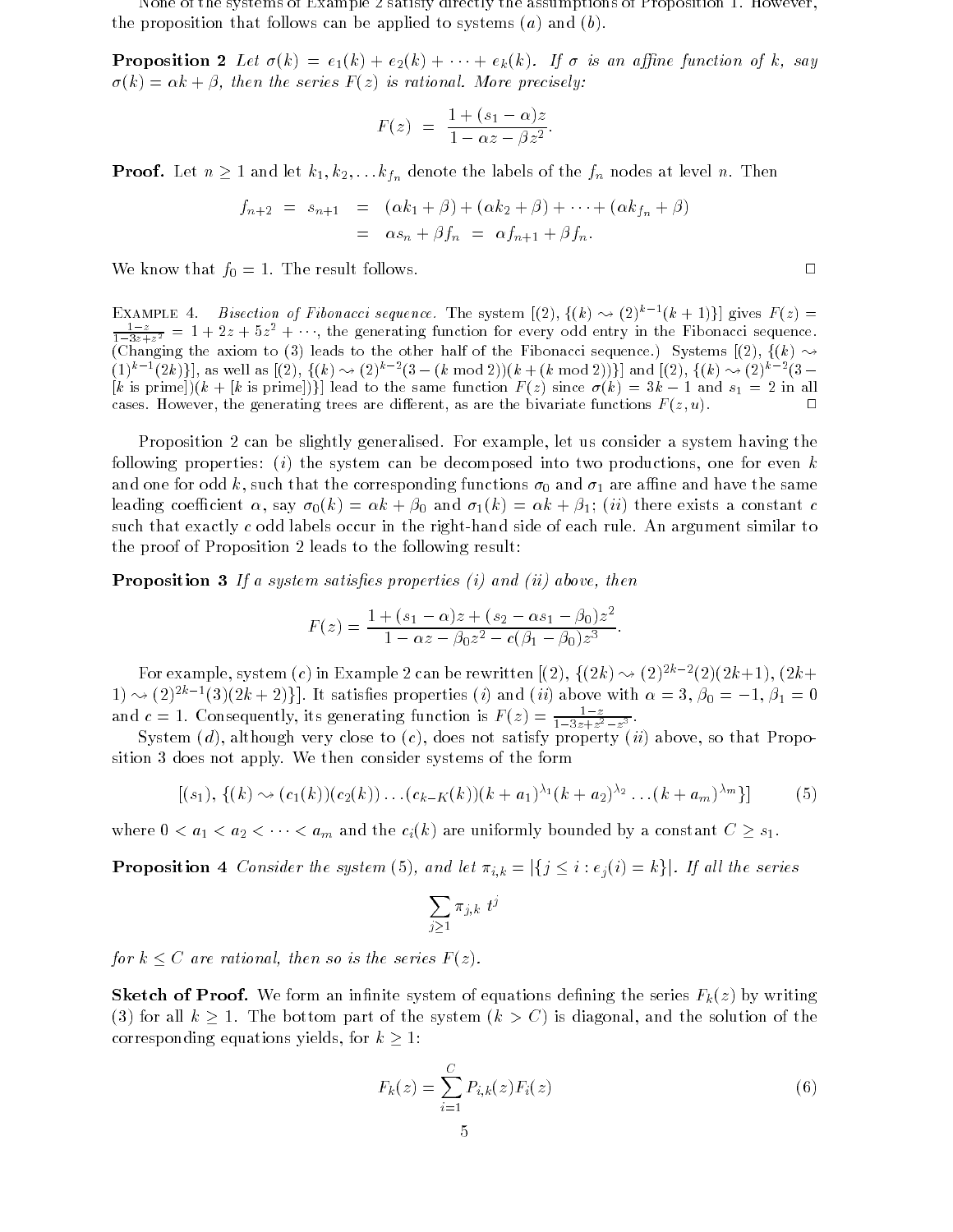where the  $P_{i,k}$  are polynomials in  $z$  defined by the following recurrence: for all  $i \leq C$ ,

$$
P_{i,k}(z) = \begin{cases} [k = i] & \text{if } k \leq C, \\ z \sum_{\ell=1}^{m} \lambda_{\ell} P_{i,k-a_{\ell}}(z) & \text{if } k > C, \end{cases}
$$
(7)

with the convention  $P_{i,k} = 0$  if  $k < 1$ .

Using  $(7)$ , we find

$$
F(z) = \sum_{k \ge 1} F_k(z) = \sum_{i=1}^{C} F_i(z) \left[ \sum_{k \ge 1} P_{i,k}(z) \right].
$$

According to  $(7), \sum_{k\geq 1}P_{i,k}(z)t^k$  is a rational function in  $z$  and  $t,$  of denominator  $1-z\sum_{\ell}\lambda_\ell t^{a_\ell}.$ At  $t = 1$ , it is rational in z. Hence, to prove the rationality of  $F(z)$ , it suffices to prove the rationality of the  $F_i(z)$ , for  $i \leq C$ .

Let us go back to the C first equations of our system; using again (7), we find, for  $k \leq C$ :

$$
F_k = [k = s_1] + z \sum_{i=1}^{C} F_i(z) \left[ \sum_{j \ge 1} P_{i,j}(z) \pi_{j,k} \right].
$$

Again, we can prove that  $\sum_{j>1} P_{i,j}(z)\pi_{j,k}$  is a rational function of  $z$  (the Hadamard product of two rational series is rational). Thus the series  $F_k(z)$ , for  $k \leq C$ , satisfy a linear system with rational coefficients: they are rational themselves, as well as  $F(z)$ .  $\Box$ 

Examples  $(a)$ ,  $(c)$ ,  $(d)$  and  $(e)$  of Example 2 have the form (5). The proposition above implies that the first three have a rational generating function. System  $(e)$  will be discussed in Section 4.

#### 3The algebraic case

In this section, we consider systems that are of a "factorial" form. By this, we mean informally that the rules giving the successors of  $(k)$  are a finite modification of the integer interval  $\{1, 2, \ldots, k\}$ . As was detailed in the introduction, generating tree rules can be rephrased in terms of walks over the integer half-line. We thus consider the marginally more general problem of enumerating walks over the integer half-line such that the allowed moves from point  $k$  is a finite modification of the integer interval  $[0, k]$ . Precisely, a *factorial walk* is defined by its moves from point  $k \geq 0$  that are of the form

$$
(k) \sim (0)(1)\cdots (k-c-1)(k+d_1)(k+d_2)\cdots (k+d_m), \tag{8}
$$

with  $c \geq 0$  and  $-c < d_1 \leq d_2 \leq \cdots \leq d_m > 0$ . In other words, a finite number of forward jumps are allowed and all backward jumps of length at least  $c + 1$  are possible when moving from point  $k$ .

The collection of *factorial generating trees* is then defined as those systems that, up to a possible shift of indices, correspond to factorial walks. The rules are then

 $(k + r_0) \rightsquigarrow (r_0)(r_0 + 1) \cdots (k + r_0 - c - 1)(k + r_0 + d_1)(k + r_0 + d_2) \cdots (k + r_0 + d_m),$ 

that is,

$$
(k) \rightsquigarrow (r_0)(r_0+1)\cdots (k-c-1)(k+d_1)(k+d_2)\cdots (k+d_m), \quad \text{for } k \ge r_0 \ge 1.
$$

Such systems must also obey the consistency principle of generating trees, viz., a node labelled k has exactly k successors; here this implies the further restriction  $r_0 + c = m$ . For instance, Systems  $(f)$  and  $(g)$  of Example 2 are factorial.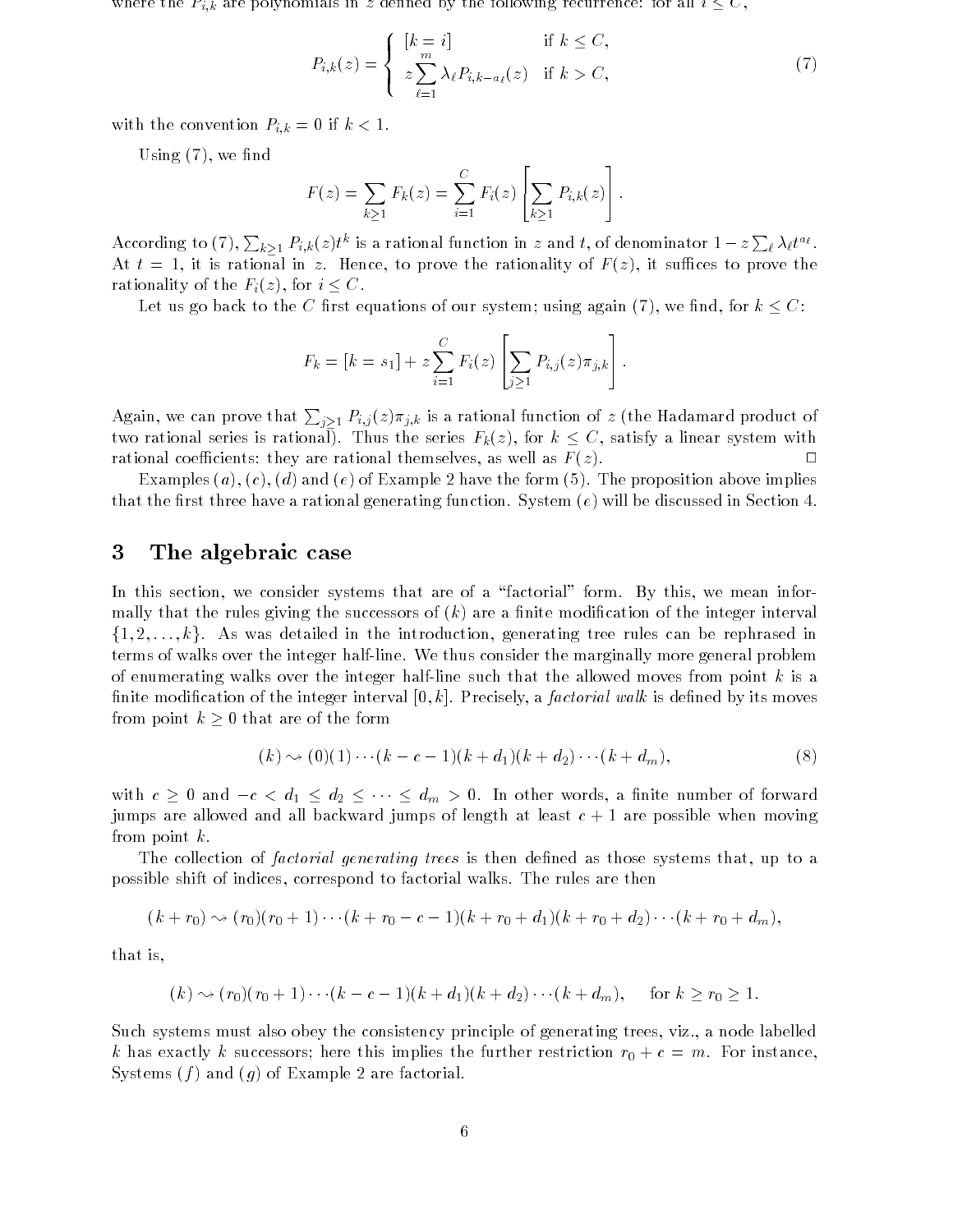We prove here that any system of walks of type (8) has an algebraic generating function. The result thus applies to generating trees given by factorial rules. We consider again the generating function  $F(z, u) = \sum_{n,k>0} f_{n,k} z^n u^k$ , where  $f_{n,k}$  is the number of walks of length n ending at point  $\kappa$ . We also let  $f_n(u)$  be the coefficient of  $z^+$  in this series. The first idea is based on introducing a linear operator M such that

$$
f_{n+1}(u) = M f_n(u).
$$

This operator is constructed in stages by means of an operator L that records symbolically all possible moves, and then, by modifying  $L$  in order to take into account the boundary conditions that forces the walk to be always nonnegative. Let  $\{b_1, b_2,...\} = \{d_j : d_j \geq 0\}$  be the set of allowed forward jumps. Similarly, let  $\{a_1, a_2,...\} = [1, c] \setminus \{-d_i : d_i < 0\}$  be the set of irregular backward jumps.

— The set of moves from k to all the positions  $0, 1, \ldots, k-1$  is described by an operator  $L_0$ that maps  $u^+$  to  $u^+ + u^- + \cdots + u^{n-1} = (1 - u^+)/(1 - u)$ . Consequently, let

$$
L_0[f](u) = \frac{f(1) - f(u)}{1 - u}.
$$

— The fact that transitions near k are modified, with those of type  $k + b_j$  (with  $b_j \ge 0$ ) allowed and those of type  $k - a_j$  (with  $0 < a_j \leq c$ ) disallowed is expressed by a Laurent polynomial,

$$
P(u) = B(u) - A(u) \quad \text{with} \quad B(u) = \sum_{j} u^{b_j}, \ A(u) = \sum_{j} u^{-a_j}.
$$
 (9)

Then, the operator

$$
L[f](u) := L_0[f](u) + P(u)f(u)
$$

plays the r^ole of a generating operator for a single step of the walk.

— The modified operator  $M$  is given by

$$
M[f](u) = L[f](u) - \{u^{<0}\}L[f](u),
$$

where  $\{u^{<0}\}$  is the sum of all the monomials in f that involve negative exponents. This is nothing but L stripped of negative exponent monomials that correspond to noncombinatorial situations.

Assume for simplicity that the initial point of the walk is 0; other cases follow by the same argument. The linear relation  $f_{n+1}(u) = M[f_n](u)$ , together with  $f_0(u) = 1$  yields

$$
F(z, u) = \sum_{n \ge 0} f_n(u) z^n = 1 + z \left( \frac{F(z, 1)}{1 - u} - \frac{F(z, u)}{1 - u} + P(u) F(z, u) - \{u^{<0}\} \sum_{n \ge 0} z^n L[f_n](u) \right).
$$
\n(10)

One has  $\{u^{<0}\}\mathcal{L}f_n(u) = \sum_{j=0}^{c-1} c_j(u)\partial_u^j f_n(0)$ , where  $c_j(u)$  is a Laurent polynomial with monomials whose degrees belong to  $j = 0, \ldots, -1$ . Thus, equation (10) implies our main equation,

$$
F(z, u) \left( 1 + \frac{z}{1 - u} - zP(u) \right) = 1 + \frac{z}{1 - u} F(z, 1) - z \sum_{j=0}^{c-1} c_j(u) \partial_u^j F(z, 0). \tag{11}
$$

Therefore, the bivariate generating function  $F(z, u)$  satisfies a functional differential equation.

The quantities that appear in the functional equation are all explicit. For instance, the moves

$$
(k) \sim (0)(1)\cdots (k-5)(k-3)(k-1)(k)(k+7)(k+9),
$$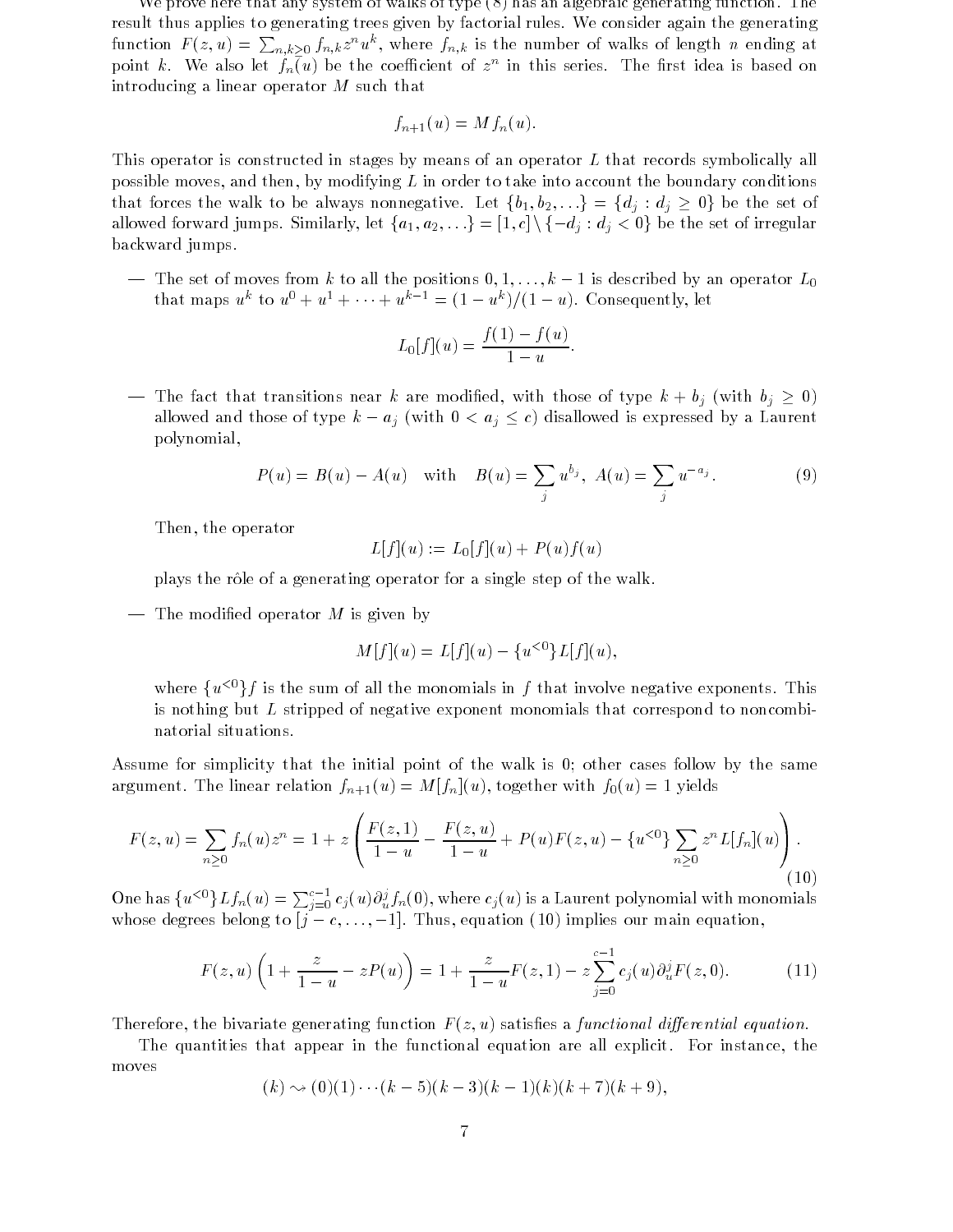lead to  $A(u) = u_1 + u_2$  and  $D(u) = u_1 + u_2 + u_3$ , with  $P(u) = D(u_1) - A(u_1)$ . In general, the degree of P is  $d := d_m$ , the size of the largest forward jump; the smallest degree occurring in P is c, the size of the largest disallowed backward jump.

The second ingredient is sometimes known as the kernel method1 . This consists in forcing the left hand-side of the fundamental functional equation (11) to be zero by coupling z and u so that the coefficient of the (unknown) quantity  $F(z, u)$  is zero. This constraint defines u as one of the branches of an algebraic function of z. If enough branches can be substituted analytically, then enough relations will be generated so that one can solve for the (unknown) quantities appearing on the right, namely,  $F(z, 1)$  and the  $\partial_x^j F(z, 0)$  that are then obtained as algebraic functions. From there, an expression for  $F(z, u)$  also results in the form of a bivariate algebraic function.

One defines here the kernel  $K$  as

$$
K(u, z) := -u^{c}(1-u)\left(1 + \frac{z}{1-u} - zP(u)\right),
$$
\n(12)

which is nothing but the numerator of the coefficient of  $F(z, u)$  in (11). There are  $c + d + 1$ solutions in  $u$  of this equation, which are algebraic functions of  $z$ . The classical theory of algebraic functions and the Newton polygon construction enable us to expand the solutions near any point as Puiseux series (that is, series involving fractional exponents). The  $c+d+1$  solutions around 0 can be classied as follows:

- the "unit" branch, denoted by  $u_0$ , which tends to 1 as  $z \to 0$ ;
- $\sim c$  small pranches, denoted  $u_1, \ldots, u_c$ , which grow like  $z^{\gamma}$  at  $z = 0$ ;
- $d$  "large" branches, denoted by  $v_1, \ldots, v_d$ , which grow like  $z^{-1/d}$  at  $z = 0$ ;

In particular, there are exactly  $c+1$  finite branches: the unit branch  $u_0$  and the c small branches  $u_1, \ldots, u_c$ . An elementary argument shows that  $F(z, 1)$  is an analytic function of z at the origin, so that there are in total  $c + 1$  branches that can be substituted. Luckily,  $c + 1$  is the number of unkown quantities,  $F(z, 1)$  and  $\partial_y^j F(z, 0)$  on the right hand-side of (11).

Define the entire form of the right hand-side of  $(11),$ 

$$
Q(u, z) := -u^{c}(1-u)\left(1+\frac{z}{1-u}F(z, 1) - z\sum_{j=0}^{c-1}c_{j}(u)\partial_{u}^{j}F(z, 0)\right).
$$

The quantities K and Q are by construction polynomials in u. The roots  $u_0, u_1, \ldots, u_c$  of K are also roots of Q which is monic with u-degree equal to  $c + 1$ , so that Q admits the factorization:

$$
Q(u,z) = \prod_{i=0}^{c} (u - u_i).
$$

Let  $\iota_d := |u^*| \leq |u|$  be the the multiplicity of the largest forward jump. One has similarly:

$$
K(u,z) = -z l_d \prod_{i=0}^{c+d} (u - u_i).
$$

Finally, the equation defining  $F(z, u)$  is  $K \cdot F(z, u) = Q$  and so that the factorizations above give

$$
F(z, u) = \frac{Q(u, z)}{K(u, z)} = \frac{\prod_{i=0}^{c} (u - u_i)}{-z l_d \prod_{j=0}^{c+d} (u - u_j)} = \frac{1}{-z l_d \prod_{i=1}^{d} (u - v_i)}.
$$
(13)

This specializes to give  $F(z, 1)$  which is the generating function of all walks taken irrespective of the value of their end point.

<sup>&</sup>lt;sup>1</sup>The kernel method belongs to mathematical folklore since the 1970's; e.g., it has been used by combinatorialists [8, 14] and probabilists [11]. There is also some recent work which makes a deep use of it [6, 7, 15].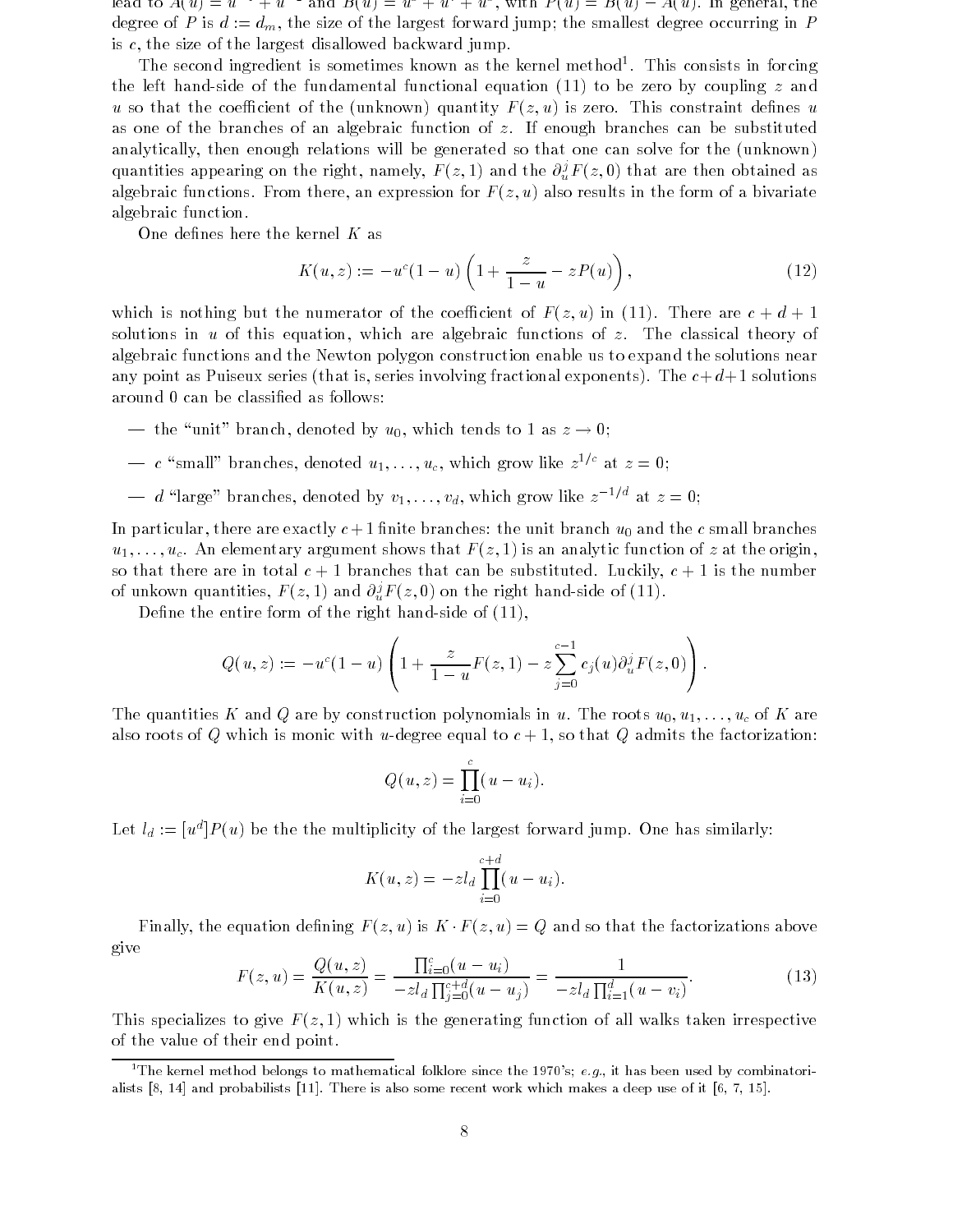Proposition 5 A factorial walk, hence also a factorial system of generating trees, has an algebraic generating function. In particular, the generating function for all walks is

$$
F(z, 1) = -\frac{1}{z} \prod_{i=0}^{c} (1 - u_i),
$$

where the product is over all branches  $u_0, \ldots, u_c$  finite at  $z = 0$  of the algebraic function given by the equation  $K(u, z) = 0$ , the kernel K being defined by (12).

The kernel method can also be applied (with some subtleties) to slightly more general systems, where backward steps leading to a fixed finite subset  $C$  of points near the origin are forbidden. The system is then  $(k) \rightarrow \{0, \ldots, k-1\} \setminus [C \cup k - B] \cup k + A$  and the generating function is still algebraic. An example is the system  $(k) \sim (0)(2)(4)(5)(6) \cdots (k-1)(k)(k+2)$ .

Classically, one defines excursions by the constraint that their end point is 0. The excursion generating function is then found directly from (13). With  $\iota_c = |u^\perp| \mathcal{F}(u) ,$  one has:

$$
F(z,0) = \frac{(-1)^{c+1}}{l_c z} \prod_{i=0}^{c} u_i.
$$

Proposition 5 was first obtained in March 1998 (see [1]), independently of  $[7, 15]$  to which the present treatment is closely related.

EXAMPLE 5. Catalan numbers. This is the simplest factorial walk,  $(k) \rightarrow (0)(1) \dots (k)(k+1)$ , which corresponds to System  $(f)$  of Example 2. The characteristic operator is:

$$
L[f](u) = \frac{f(1) - f(u)}{1 - u} + (1 + u)f(u).
$$

The kernel is  $K(u, z) = -(1 - u) - z + z(1 - u)(1 + u) = u - 1 - u^2z$ , hence  $u_0(z) = \frac{1 - \sqrt{1 - 4z}}{2z}$ , so that

$$
F(z, 1) = \frac{1 - u_0}{-z} = 1 + 2z + 5z^2 + 14z^3 + 42z^4 + 132z^5 + O(z^6),
$$

the generating function of the Catalan numbers (sequence M14592 ). This result could be expected, given the well-known relation between these walks and Lukasiewicz codes. <sup>2</sup>

Example 6. Motzkin numbers. This example, due to Pinzani et al., is derived from the previous one by forbidding \forward" steps of size zero. The rule is then

$$
(k) \rightsquigarrow (0) \cdots (k-1)(k+1).
$$

The characteristic operator is

$$
L[f](u) = \frac{f(1) - f(u)}{1 - u} + uf(u);
$$

The kernel is  $K(u, z) = -(1 - u) - z + z(1 - u)u$ , leading to

$$
F(z,1) = \frac{1-z-\sqrt{1-2z-3z^2}}{2z^2} = 1 + z + 2z^2 + 4z^3 + 9z^4 + 21z^5 + O(z^6),
$$

the generating function for Motzkin numbers (sequence  $M1184$ ).

EXAMPLE 7. Schröder numbers. This example, presented by Pinzani et al., corresponds combinatorially to  $(k) \leadsto (0)$ .  $(k-1)(k)(k+1)$ . One times from Proposition 5 that

$$
F(z, 1) = \frac{1 - 3z - \sqrt{1 - 6z + z^2}}{4z^2} = 1 + 3z + 11z^2 + 45z^3 + 197z^4 + \cdots
$$

The coefficients are the Schröder numbers (M2898: Schröder's second problem). A higher order generalization that appears to be new is presented in the table of at the end of this paper (Fig  $2$ ).  $\Box$ 

 $\Box$ 

<sup>&</sup>lt;sup>2</sup>The numbers Mxxxx are identifiers of the sequences in The Encyclopedia of Integer Sequences [16].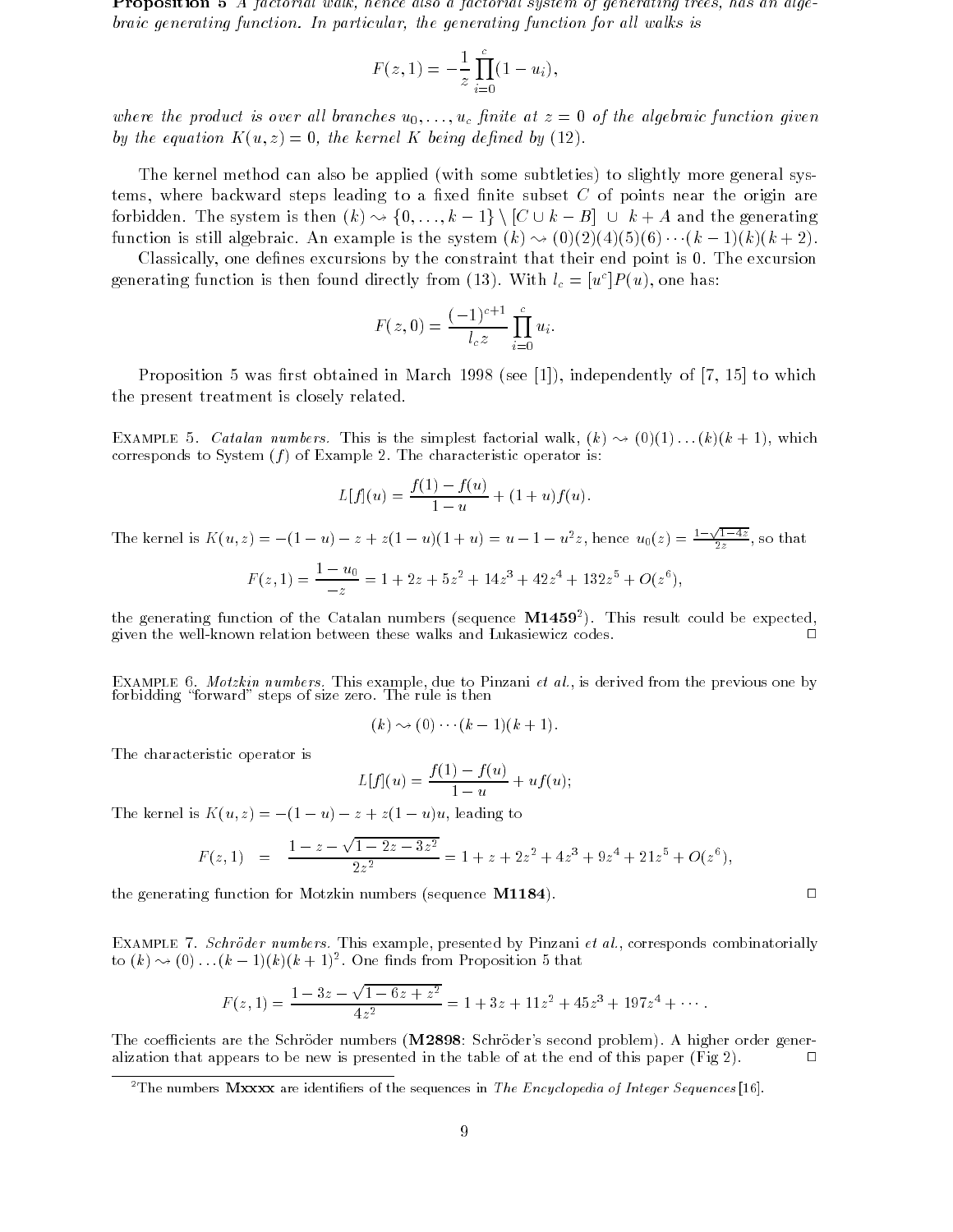t ne examples obtained so far are all quadratic. It is nowever clear from our treatment that algebraic functions of arbitrary degree can be obtained: it suffices that the set of "exceptions" around  $k$  have a span greater than 1. We list here a few more examples. Verification is easy given a computer algebra system that handles algebraic functions and elimination.

EXAMPLE 8. Ternary trees, dissections of a polygon, and t-ary trees. The system with axiom  $(s_1) = (2)$ and rules

$$
(k) \rightsquigarrow (3)(4) \cdots (k)(k+1)(k+2)
$$

is equivalent to the walk

$$
(k) \rightsquigarrow (0)(1) \cdots (k)(k+1)(k+2),
$$

and leads to

 $F(z, 1) = 1 + 2z + 7z + 30z + 143z + 728z + \cdots$ 

that is, ternary plane rooted trees where the root has exceptional degree 2. This corresponds to sequence **M1782**. If the axiom is taken to be  $(s_1) = (3)$ , we get the "tricatalan" numbers  $\binom{3n}{2}(2n + 1)$ , that is, sequence M2926, that counts ternary trees.

The "tetracatalan" numbers  $\binom{4n}{1}$ /(3n + 1) are obtained by the rule

$$
(k) \rightsquigarrow (4) \cdots (k)(k+1)(k+2)(k+3),
$$

and axiom (4). This is sequence  $M3587$  that starts as  $1, 4, 22, 140, 969$  and is described as "dissections" of a polygon".

More generally, the system with axiom  $(t)$  and production rules

$$
(k) \rightsquigarrow (t) \cdots (k)(k+1)(k+2) \cdots (k+t-1)
$$

yields the t-Catalan numbers,  $\binom{tn}{n}/((t-1)n+1)$  that count t-ary trees. The basic generating function derived from the kernel method is defined by the familiar equation  $y = 1 + zy^t$ .  $\Box$ . 2002 - 2003 - 2004 - 2005 - 2006 - 2007 - 2008 - 2009 - 2009 - 2009 - 2009 - 2009 - 2009 - 2009 - 2009 - 200

#### 4The transcendental case

One possible reason for a system to give a transcendental series is the fact that its coefficients grow too fast, so that its radius of convergence is zero. This is the case for the last system of Example 2.

Proposition 6 Consider a system such that:

1. only a finite number of the functions  $e_i$ 's are bounded;

2. for all k, there exists a forward jump from k (i.e.,  $e_i(k) > k$  for some i).

Then the (ordinary) generating function  $F(z)$  has radius of convergence zero.

**Sketch of Proof.** It is easy to prove that the coefficients of  $F(z)$  grow like a factorial.  $\Box$ 

EXAMPLE 9. Arrangements. The system  $(k) \rightarrow (k)(k+1)^{k-1}$  with axiom  $(s_1) = (2)$  generates the sequence that starts with 1, 2, 5, 16, 65, 326 (M1497). It is not hard to see that the triangular array  $f_{n,k}$ is given by the arrangement numbers  $k!{n \choose k}$ , so that the exponential generating function of the sequence is  $e^*/(1-z)$ . This system satisfies the conditions of Proposition 6; accordingly, one has  $f_n \thicksim e \; n$  , so that the ordinary generating function has radius of convergence 0 and cannot be algebraic. <sup>2</sup>

Algebraic generating functions are strongly constrained in their algebraic structure (by a polynomial equation) as well as in their analytic structure (in terms of singularities and asymptotic behaviour). In particular, algebraic functions have a finite number of isolated singularities that are algebraic numbers with local asymptotic expansions that may involve only rational exponents. A contrario, a generating function that has infinitely many singularities (e.g., a natural boundary) or that involves a transcendental element (e.g., a logarithm) in a local asymptotic expansion is by necessity transcendental; see [12] for a discussion of such transcendence criteria. In the case of generating trees, this means that the presence of a condition involving a transcendental element is expected to lead to a transcendental generating function. An instance that we examine now is system  $(e)$  of Example 2 where the rules are modified at powers of 2.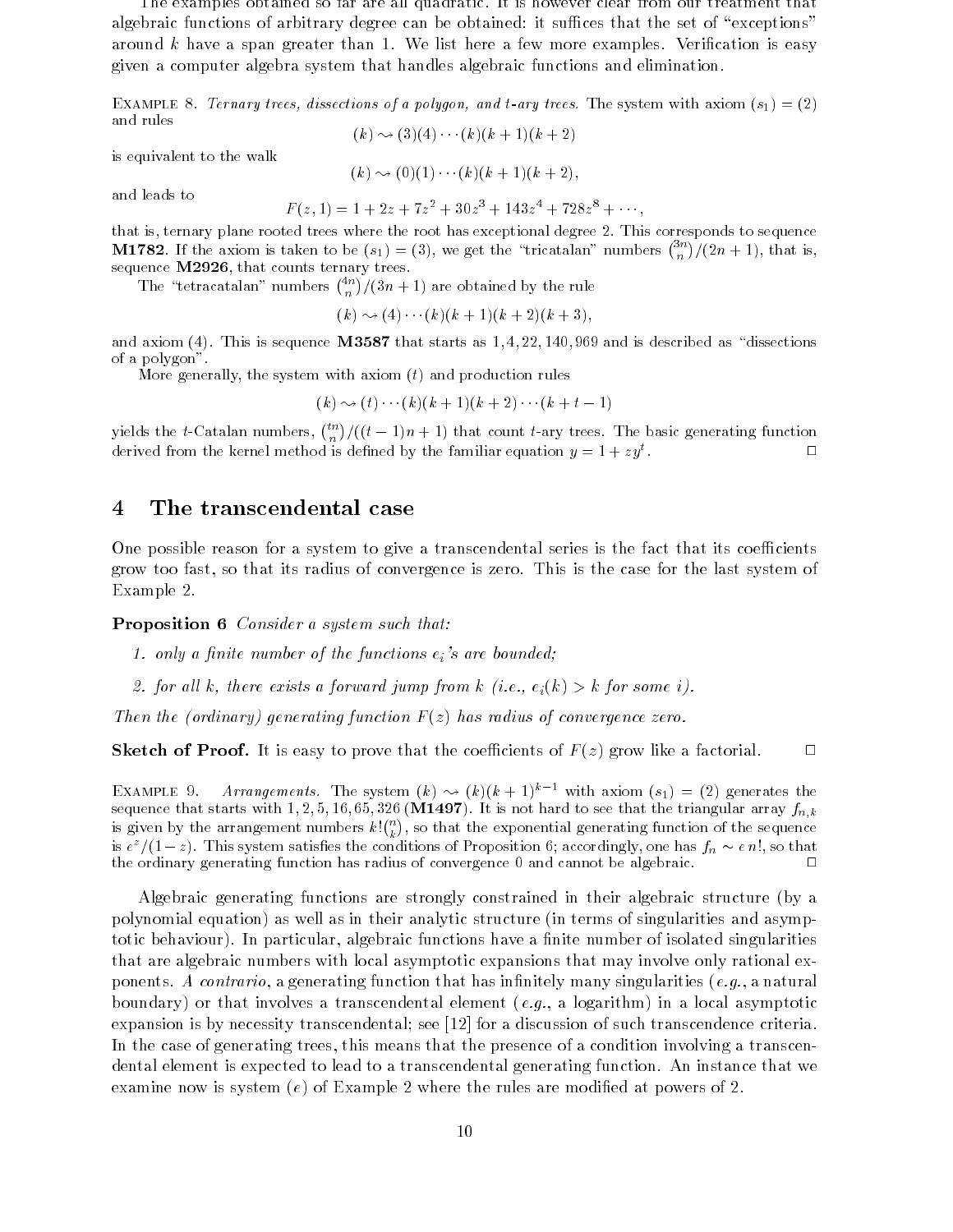$P_{\text{max}} = \frac{m}{m}$  $_{m>1}$   $z^{2^m}$ , which is well-known to admit the unit circle as a natural boundary. (This can be seen by way of the functional equation  $n(z) = z^* + n(z^*)$ , from which there results that  $n(z)$  is infinite at all iterated  $\equiv$ square-roots of unity.) Then, the  $F_k$ 's satisfy the following equations:

$$
z + (z - 1)F_2(z) + \left(\frac{z}{(1 - z)^2} + \frac{h(z)}{z^2} - 1\right)F_3(z) = 0, \qquad zF_2(z) + \left(\frac{z}{1 - z} - \frac{h(z)}{z^2}\right)F_3(z) = 0,
$$
  

$$
F_k(z) = z^{k-3}F_3(z) \qquad \text{for } k \ge 4.
$$

Solving for  $F_2$  and  $F_3$ , then summing  $(F = F_2 + F_3/(1 - z))$ , we get

$$
F(z) = \frac{z(1-z)^2h(z)}{(1-2z)(1-z)^2h(z)-z^4}.
$$

Now, the functions  $h(z)$  and  $F(z)$  are rationally related, so that  $F(z)$  is itself transcendental. Its radius of convergence is determined by the cancellation of the denominator: it is finite and nonzero; its value is easily determined numerically and found to be about 0.360102.

In the transcendental case, one can also discuss the *holonomic* character of the generating function  $F(z)$ . (A series is said to be *holonomic*, or *D-finite* [17], if it satisfies a linear differential equation with polynomial coefficients in  $z$ .) Holonomic functions include algebraic functions. and have a finite number of singularities. Example 9 is holonomic, while Example 10 is not, as it has infinitely many singularities.

Amongst the simplest systems are those that involve moves from k of the form  $k \pm 1$  and k. Such systems are naturally associated to continued fractions. Many of them lead to holonomic functions (of the Hermite, Laguerre, or arrangement type; see also Figure 2). However, despite their simplicity, the following two systems lead to nonholonomic generating functions.

EXAMPLE 11. Stirting polynomials. The system  $|2, (k) \leadsto (k)^{-1}(k+1)|$  gives rise to the Stirling numbers of the second kind  ${n \brace k}$  (the number of way one can group n objects into k nonempty subsets). The recursion  $\{n+1\atop k\} = \{n\atop k-1\} + k\{n\atop k\}$  entails that

$$
\widetilde{F}(z,u) = \sum_{n\geq 0} \left(\sum_{k=1}^n \begin{Bmatrix} n \\ k \end{Bmatrix} u^k\right) \frac{z^n}{n!} = \exp(u(\exp(z) - 1)).
$$

At  $u = 1$ , the exponential generating function  $\sum f_n z^n/n!$  specializes to

$$
\widetilde{F}(z, 1) = \exp(\exp(z) - 1) = 1 + 2z + 5\frac{z^2}{2!} + 15\frac{z^3}{3!} + 52\frac{z^4}{4!} + 203\frac{z^5}{5!} + \dots
$$

the exponential generating function of the Bell numbers. This function is an entire function that is nonholonomic since its growth (a tower of two exponentials) is too large to be compatible with that at an irregular singular point of the solution to a differential equation with polynomial coefficients. Hence,  $F(z, 1)$  as well as  $F(z, 1)$  are nonholonomic.

EXAMPLE 12. Bessel histories. This is given by the system with axiom (2) and productions  $(k) \sim$  $(k-1)(k)$  . It is not the first rule (1)  $\rightsquigarrow$  (2) adjusted for consistency of degrees in ecosystems. Consider the corresponding paths  $[(0), (k) \leadsto (k-1)(k)^\top (k+1),$  with bivariate generating function  $F(z, u)$ . This generating function satisfies the functional differential equation

$$
F(z, u) (1 - z - z(u + u^{-1})) - zu \frac{\partial}{\partial u} F(z, u) = 1 + z(1 - u^{-1})F(z, 0),
$$

whose processing is not obvious. Instead, the classical combinatorial theory of continued fractions provides for a direct representation,

$$
F(z,0) = \cfrac{1}{1-z-\cfrac{z^2}{1-z-\cfrac{z^2}{1-2z-\cfrac{z^2}{1-\cfrac{z^2}{1-\cfrac{z^2}{1-\cfrac{z^2}{1-\cfrac{z^2}{1-\cfrac{z^2}{1-\cfrac{z^2}{1-\cdots}}}}}}}}
$$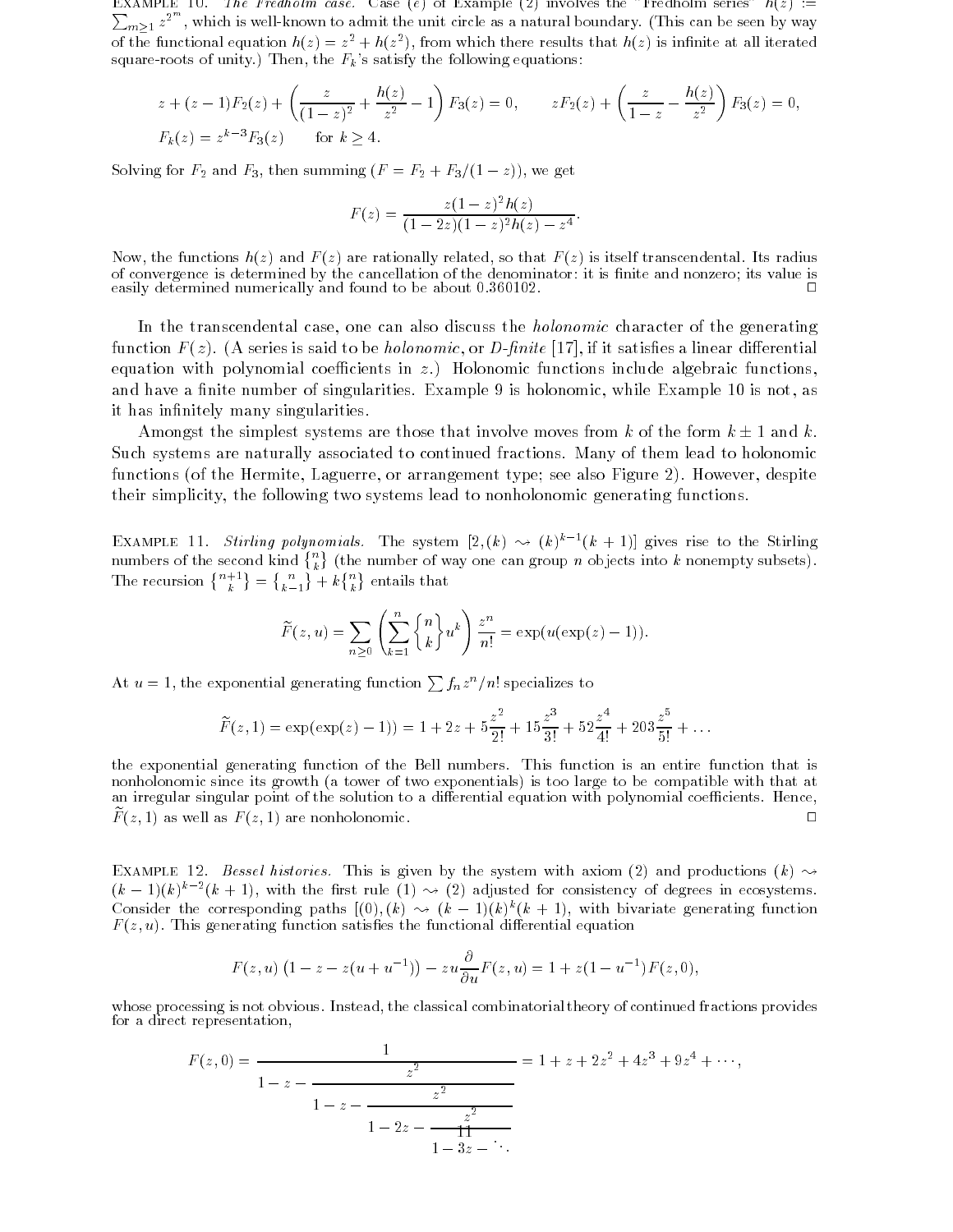|                                                       |                            | IU.   |                                                        |
|-------------------------------------------------------|----------------------------|-------|--------------------------------------------------------|
|                                                       | Rational GF's              |       | $($ ogf $)$                                            |
| $(1), (k) \rightsquigarrow (k)^{k-1}((k \mod 2) + 1)$ | Fibonacci                  | M0692 | $\frac{1}{1-z-z^2}$                                    |
| $(2), (k) \rightarrow (2)^{k-1}(k+1)$                 | odd Fibonacci              | M1439 | $\frac{1-z}{1-3z+z^2}$                                 |
| $(3), (k) \rightarrow (2)^{k-1}(k+1)$                 | even Fibonacci             | M2741 | $\frac{1}{1-3z+z^2}$                                   |
|                                                       | Algebraic GF's             |       |                                                        |
| $(1), (k) \rightarrow (1) \cdots (k-1)(k+1)$          | Motzkin numbers            | M1184 | $\frac{1-z-\sqrt{1-2z-3z^2}}{2z}$                      |
| $(2), (k) \rightarrow (2) \cdots (k)(k+1)$            | Catalan numbers            | M1459 | $\frac{1-2z-\sqrt{1-4z}}{2}$                           |
| $(3), (k) \rightarrow (3) \cdots (k)(k+1)^2$          | Schröder numbers           | M2898 | $\frac{1-5z+z^2-\sqrt{1-6z+z^2}}{4z}$                  |
| $(4), (k) \rightarrow (4) \cdots (k)(k+1)^3$          |                            | M3556 | $\frac{1-7z+z^3-\sqrt{1-8z+4z^2}}{6z}$                 |
| $(t+1), (k) \sim (t+1) \cdots (k)(k+1)^t$             |                            |       | $\frac{1-2tz-z+z^t-\sqrt{(1+z-tz)^2-4z}}{2tz}$         |
| $(3), (k) \rightarrow (3) \cdots (k+2)$               | Ternary trees              | M2926 | equation: $F = 1 + zF^3$                               |
| $(4)$ , $(k) \rightsquigarrow (4) \cdots (k+3)$       | Dissection of a polygon    | M3587 | equation: $F = 1 + zF^4$                               |
| $(t), (k) \rightarrow (t) \cdots (k + t - 1)$         | $t$ -ary trees             |       | equation: $F = 1 + zF^t$                               |
|                                                       | <b>Transcendental GF's</b> |       | $\frac{\text{egf}}{e^{z+\frac{1}{2}z^2}}$              |
| $(2), (k) \rightarrow (k-1)^{k-1}(k+1)$               | Involutions                | M1221 |                                                        |
| $(2), (k) \rightarrow (k-1)^{k-2}(k)(k+1)$            | Switchboard problem        | M1461 | $e^{2z+\frac{1}{2}z^2}$                                |
| $(2), (k) \rightarrow (k)(k+1)^{k-1}$                 | Arrangements               | M1497 | $\frac{e^z}{(1-z)}$<br>$\frac{e^{2z+z^2}}{e^{2z+z^2}}$ |
| $(2), (k) \rightarrow (k-1)^{k-2}(k+1)^2$             | Bicolored involutions      | M1648 |                                                        |
| $(2), (k) \rightarrow (k+1)^k$                        | Factorial numbers          | M1675 | $1/(1-z)$                                              |
| $(2), (k) \rightarrow (k+1)^{k-1}(k+2)$               | Increasing subsequences    | M1795 | $e^{z/(1-z)}/(1-z)$                                    |
|                                                       | Nonholonomic GF's          |       |                                                        |
| $(2), (k) \rightarrow (k)^{k-1}(k+1)$                 | Bell numbers               | M1484 | $e^{e^z-1}$                                            |
| $(2), (k) \rightarrow (k)^{k-2}(k+1)^2$               | Values of Bell poly.       | M1662 | $e^{2(e^z-1)}$                                         |
| $(2), (k) \rightarrow (k-1)(k)^{k-2}(k+1)$            | Bessel numbers             | M1462 |                                                        |

Figure 2: A catalog of some ecosystems of combinatorial interest.

in which only the first level is anomalous. Comparison with [13] shows that

$$
F(z,0) = \frac{1}{1-z-z^2B(z)}
$$
 where  $B(z) = 1 + z + 2z^2 + 5z^3 + 14z^4 + 43z^5 + 143z^6 + \cdots$ 

is the generating function of "Bessel numbers", that is, sequence  $M1462$ . From [13], we know that

$$
1 - z2B(-z) \sim z \frac{J_{1/z-1}(2)}{J_1/z(2)},
$$

with  $J_{\nu}$  the Bessel J-function of order  $\nu$ . It remains to check that  $F(z, u)$  is nonholonomic. The fast increase of  $|z^-|D(z)|$  entails  $\qquad$ 

$$
[zn]F(z,0) \sim [zn-2]B(z),
$$

and the known asymptotic form [13] of  $|z^+|D(z)|$  that is recognizably of nonholonomic type (see [20] for admissible types) entails in turn that  $F(z, 0)$  is nonholonomic.

**Conclusion.** To conclude, we present in Fig. 2 a small catalog of rules defining generation trees that lead to sequences of combinatorial interest. Several examples are detailed in the paper; others are due to West [18, 19] or Barcucci, Del Lungo, Pergola, Pinzani [2, 3, 4, 5], or are folklore. Each of them is an instance of application of our criteria; the generating function entries correspond to ordinary generating functions (ogf 's) in the rational and algebraic cases, to exponential generating functions (egf's) in the "transcendental" case. (Note, however, that our terminology catalogs as "transcendental" the sequence  $n!$ , though its *exponential* generating function is rational.) The last three examples of the table are nonholonomic.

Acknowledgements. We thank Elisa Pergola and Renzo Pinzani who presented us the problem we deal with in this paper. We are also very grateful for helpful discussions with Jean-Paul Allouche.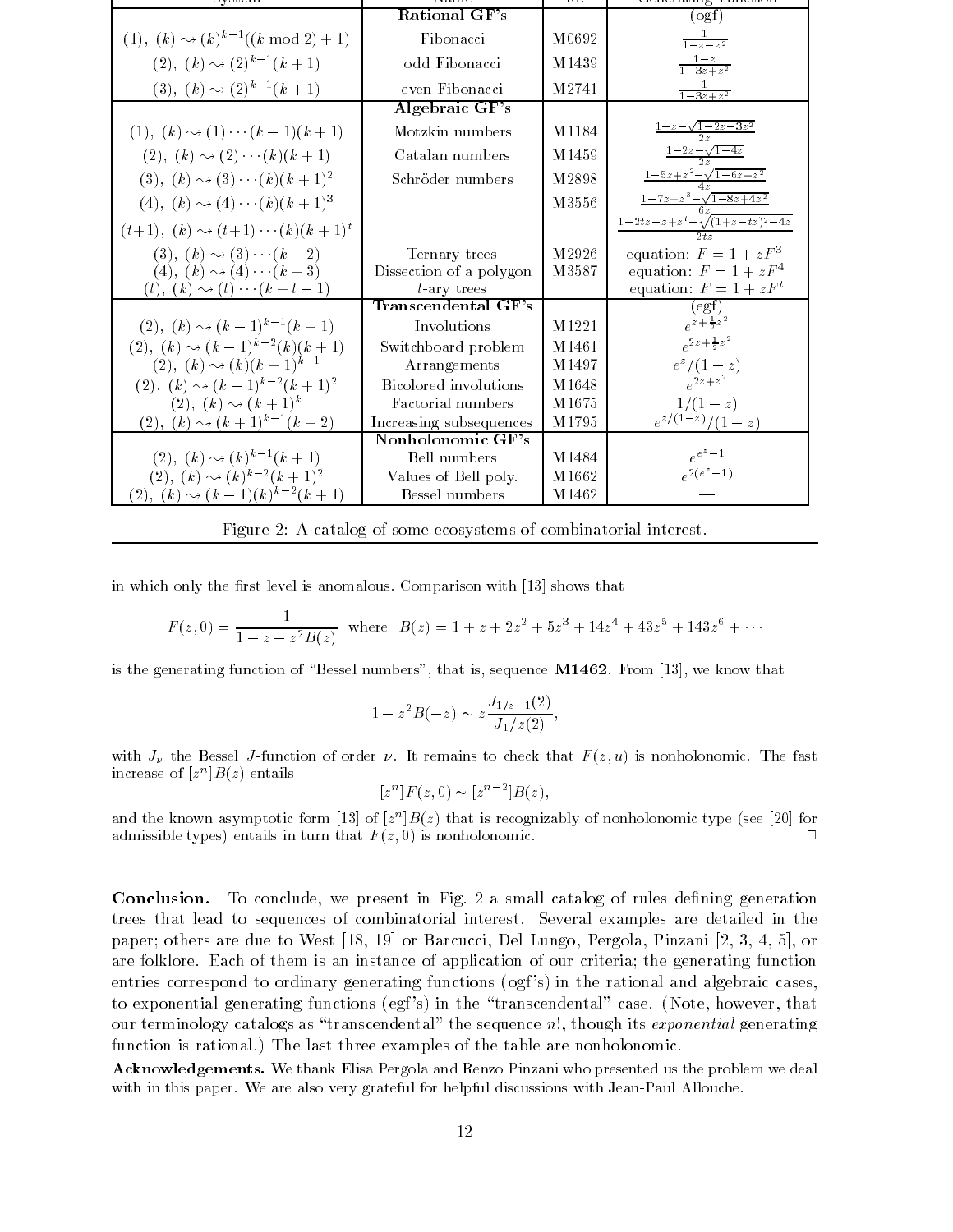#### References

- [1] C. Banderier. Combinatoire analytique : application aux marches aléatoires. *Mémoire de DEA*, Universite Paris VII, 1998.
- [2] E. Barcucci, A. Del Lungo, E. Pergola, and R. Pinzani. ECO: a methodology for the enumeration of combinatorial objects. Preprint, 1998.
- [3] E. Barcucci, A. Del Lungo, E. Pergola, and R. Pinzani. From  $c_n$  to n!: permutations avoiding  $s_j(j+1)(j+2)$ . In Proceedings of FPSAC'98, pages 31-41, Toronto, 1998.
- [4] E. Barcucci, A. Del Lungo, E. Pergola, and R. Pinzani. From Motzkin to Catalan permutations: a "discrete continuity". Preprint, 1998.
- [5] E. Barcucci, A. Del Lungo, E. Pergola, and R. Pinzani. A methodology for plane tree enumeration. Discrete Mathematics,  $180(1-3):45{-}64, 1998$ .
- [6] M. Bousquet-Melou. Multi-statistic enumeration of two-stack sortable permutations. Electronic Journal of Combinatorics, 5:R21, 1998.
- [7] M. Bousquet-Mélou and M. Petkovšek. Linear recurrences with constant coefficients: the multivariate case. Discrete Mathematics, to appear.
- [8] R. Cori and J. Richard. Enumération des graphes planaires à l'aide des séries formelles en variables non commutatives. Discrete Mathematics, 2:115-162, 1972.
- [9] S. Dulucq, S. Gire, and O. Guibert. A combinatorial proof of J. West's conjecture. Discrete  $Mathematics, 187(1-3): 71-96, 1998.$
- [10] S. Dulucq, S. Gire, and J. West. Permutations with forbidden subsequences and nonseparable planar maps. Discrete Mathematics,  $153(1-3)$ :85-103, 1996.
- [11] G. Fayolle and R. Iasnogorodski. Solutions of functional equations arising in the analysis of two-server queueing models. In *Performance of computer systems*, pages 289-303. North-Holland, 1979.
- [12] P. Flajolet. Analytic models and ambiguity of context-free languages. Theoretical Computer Science, 49:283-309, 1987.
- [13] P. Flajolet and R. Schott. Non-overlapping partitions, continued fractions, Bessel functions and a divergent series. European Journal of Combinatorics, 11:421-432, 1990.
- [14] D. E. Knuth. The Art of Computer Programming. Vol. 1: Fundamental Algorithms. Addison-Wesley, 1968. Exercises 4 and 11, section 2.2.1.
- [15] M. Petkovsek. The irrational chess knight. In *Proceedings of FPSAC'98*, pages 513-522, Toronto, 1998.
- [16] N. J. Sloane and S. Plouffe. The Encyclopedia of Integer Sequences. Academic Press Inc., New York, 1995.
- [17] R. P. Stanley. Differentiably finite power series. Electronic Journal of Combinatorics, 1:175-188, 1980.
- [18] J. West. Generating trees and the Catalan and Schröder numbers. Discrete Mathematics, 146:247-262, 1995.
- [19] J. West. Generating trees and forbidden subsequences. *Discrete Mathematics*, 157:363–374, 1996.
- [20] J. Wimp and D. Zeilberger. Resurrecting the asymptotics of linear recurrences. Journal of Mathematical Analysis and Applications,  $111:162-176$ , 1985.

Cyril Banderier, Philippe Flajolet. Algorithms Project, INRIA Rocquencourt, F-78153 Le Chesnay (France).

 $\emph{Mireille Bousguet-Mélow. LaBRI, Université Bordeaux 1, 351 cours de la Libération, F-33405 Talence}$ Cedex (France).

Alain Denise, Dominique Gouyou-Beauchamps. LRI, Bat. 490, Universite Paris-Sud XI, F-91405 Orsay Cedex (France).

Daniele Gardy. Universite de Versailles/Saint-Quentin, Laboratoire PRISM, 45, avenue des Etats-Unis, F-78035 Versailles Cedex (France).